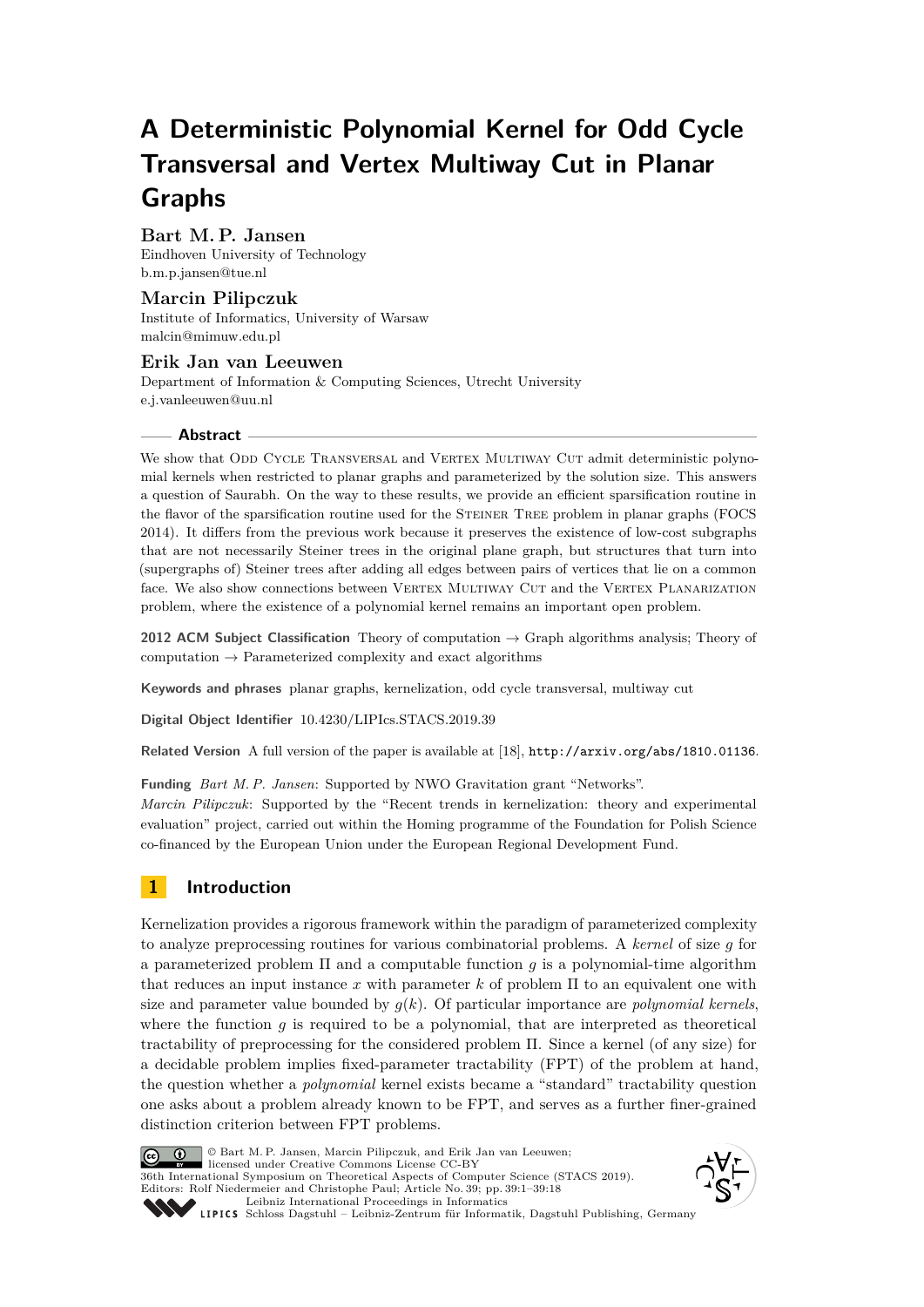## **39:2 A Deterministic Polynomial Kernel for Plane OCT and MwC**

In the recent years, a number of kernelization techniques emerged, including the bidimensionality framework for sparse graph classes [\[10\]](#page-16-1) and the use of representative sets for graph separation problems [\[20\]](#page-16-2). On the hardness side, a lower bound framework against polynomial kernels has been developed and successfully applied to a multitude of problems [\[1,](#page-15-0) [5,](#page-15-1) [7,](#page-15-2) [11\]](#page-16-3). For more on kernelization, we refer to the survey [\[22\]](#page-16-4) for background and to the appropriate chapters of the textbook [\[3\]](#page-15-3) for basic definitions and examples.

For this work, of particular importance are polynomial kernels for graph separation problems. The framework for such kernels developed by Kratsch and Wahlström in [\[20,](#page-16-2) [21\]](#page-16-5), relies on the notion of *representative sets* in linear matroids, especially in gammoids. Among other results, the framework provided a polynomial kernel for ODD CYCLE TRANSVERSAL and for MULTIWAY CUT with a constant number of terminals. However, all kernels for graph separation problems based on representative sets are randomized, due to the randomized nature of all known polynomial-time algorithms that obtain a linear representation of a gammoid. As a corollary, all such kernels have exponentially small probability of turning an input yes-instance into a no-instance.

The question of *deterministic* polynomial kernels for the cut problems that have *randomized* kernels due to the representative sets framework remains widely open. Saket Saurabh, at the open problem session during the Recent Advances in Parameterized Complexity school (Dec 2017, Tel Aviv) [\[27\]](#page-17-1), asked whether a deterministic polynomial kernel for ODD CYCLE Transversal exists when the input graph is planar. In this paper, we answer this question affirmatively, and prove an analogous result for the Multiway Cut problem.

<span id="page-1-0"></span>▶ Theorem 1.1. ODD CYCLE TRANSVERSAL and VERTEX MULTIWAY CUT, when restricted *to planar graphs and parameterized by the solution size, admit deterministic polynomial kernels.*

Recall that the ODD CYCLE TRANSVERSAL problem, given a graph  $G$  and an integer  $k$ , asks for a set  $X \subseteq V(G)$  of size at most k such that  $G \setminus X$  is bipartite. For the MULTIWAY CUT problem, we consider the VERTEX MULTIWAY CUT variant where, given a graph  $G$ , a set of terminals  $T \subset V(G)$ , and an integer k, we ask for a set  $X \subset V(G) \setminus T$  of size at most k such that every connected component of  $G \setminus X$  contains at most one terminal. In other words, we focus on the vertex-deletion variant of Multiway Cut with undeletable terminals. In both cases, the allowed deletion budget, *k*, is our parameter. (A deterministic polynomial kernel for EDGE MULTIWAY CUT in planar graphs is known  $[25,$  Theorem 1.4].)

Note that in general graphs, VERTEX MULTIWAY CUT admits a randomized polynomial kernel with  $\mathcal{O}(k^{|T|+1})$  terminals [\[20\]](#page-16-2), and whether one can remove the dependency on |*T*| from the exponent is a major open question in the area. Theorem [1.1](#page-1-0) answers this question affirmatively in the special case of planar graphs.

Our motivation stems not only from the aforementioned question of Saurabh [\[27\]](#page-17-1), but also from a second, more challenging question of a polynomial kernel for the VERTEX Planarization problem. Here, given a graph *G* and an integer *k*, one asks for a set  $X \subseteq V(G)$  of size at most *k* such that  $G \setminus X$  is planar. For this problem, an involved  $2^{\mathcal{O}(k \log k)} \cdot n$ -time fixed-parameter algorithm is known [\[17\]](#page-16-6), culminating a longer line of research [\[17,](#page-16-6) [19,](#page-16-7) [23\]](#page-16-8). The question of a polynomial kernel for the problem has not only been posed by Saurabh during the same open problem session [\[27\]](#page-17-1), but also comes out naturally in another line of research concerning vertex-deletion problems to minor-closed graph classes.

Consider a minor-closed graph class G. By the celebrated Robertson-Seymour theorem, the list of minimal forbidden minors  $\mathcal F$  of  $\mathcal G$  is finite, i.e., there is a finite set  $\mathcal F$  of graphs such that a graph *G* belongs to  $\mathcal G$  if and only if *G* does not contain any graph from  $\mathcal F$  as a minor. The  $\mathcal{F}\text{-}\text{DELETION problem}$ , given a graph *G* and an integer *k*, asks to find a set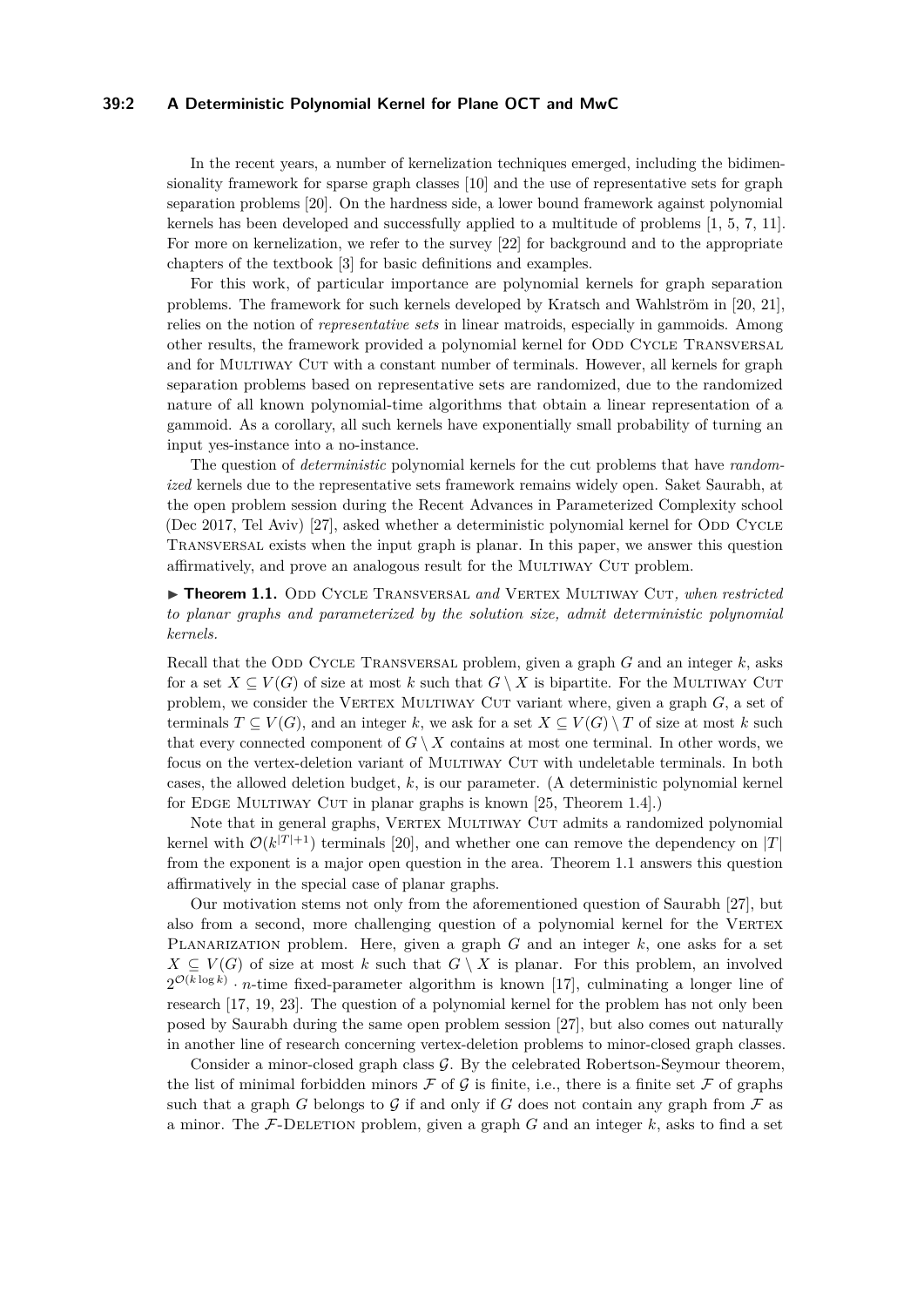

<span id="page-2-0"></span>**Figure 1** When all terminals (blue squares) lie on the infinite face, a solution to VERTEX Multiway Cut (black circles) is a Steiner forest (red dashed connections) in the overlay graph.

 $X \subseteq V(G)$  of size at most *k* such that  $G \setminus X$  has no minor belonging to  $\mathcal{F}$ , i.e.,  $G \setminus X \in \mathcal{G}$ . If  $\mathcal F$  contains a planar graph or, equivalently,  $\mathcal G$  has bounded treewidth, then the parameterized and kernelization complexity of the  $F$ -DELETION problem is well understood [\[9\]](#page-16-9). However, our knowledge is very partial in the other case, when  $G$  contains all planar graphs. The understanding of this general problem has been laid out as one of the future research directions in a monograph of Downey and Fellows [\[6\]](#page-15-4). The simplest not fully understood case is when G is exactly the set of planar graphs, that is,  $\mathcal{F} = \{K_{3,3}, K_5\}$ , and the F-DELETION becomes the VERTEX PLANARIZATION problem. The question of a polynomial kernel or a  $2^{\mathcal{O}(k)} \cdot n^{\mathcal{O}(1)}$ -time FPT algorithm for VERTEX PLANARIZATION remains open [\[13,](#page-16-10) [27\]](#page-17-1).

In Section [6,](#page-12-0) we observe that there is a simple polynomial-time reduction from PLANAR VERTEX MULTIWAY CUT to VERTEX PLANARIZATION that keeps the parameter *k* unchanged. If VERTEX PLANARIZATION would admit a polynomial kernel, then our reduction would transfer the polynomial kernel back to PLANAR VERTEX MULTIWAY CUT. In the presence of Theorem [1.1,](#page-1-0) such an implication is trivial, but the reduction itself serves as a motivation: a polynomial kernel for PLANAR VERTEX MULTIWAY CUT should be easier than for VERtex Planarization, and one should begin with the first before proceeding to the latter. Furthermore, we believe the techniques developed in this work can be of use for the more general VERTEX PLANARIZATION case.

**Techniques** On the technical side, our starting point is the toolbox of [\[25\]](#page-17-2) that provides a polynomial kernel for STEINER TREE in planar graphs, parameterized by the number of edges of the solution. The main technical result of [\[25\]](#page-17-2) is a sparsification routine that, given a connected plane graph *G* with infinite face surrounded by a simple cycle *∂G*, provides a subgraph of *G* of size polynomial in the length of  $\partial G$  that, for every  $A \subseteq V(\partial G)$ , preserves an optimal Steiner tree connecting *A*.

Both Odd Cycle Transversal and Vertex Multiway Cut in a plane graph *G* translate into Steiner forest-like questions in the *overlay graph*  $\mathcal{L}(G)$  of *G*: a supergraph of *G* that has a vertex  $v_f$  for every face of *G*, adjacent to every vertex of *G* incident with *f*. To see this, consider a special case of PLANAR VERTEX MULTIWAY CUT where all terminals lie on the infinite face of the input embedded graph. Then, an optimal solution is a Steiner forest between some tuples of vertices on the outer face lying between the terminals, cf. Figure [1.](#page-2-0) Following [\[25\]](#page-17-2), this suggest the following approach to kernelization of vertex-deletion cut problems in planar graphs:

- **1.** By problem-specific reductions, reduce to the case of a graph of bounded radial diameter.
- **2.** Using the diameter assumption, find a tree in the overlay graph that has size bounded polynomially in the solution size, and that spans all "important" objects in the graph (e.g., neighbors of the terminals in the case of Multiway Cut or odd faces in the case of ODD CYCLE TRANSVERSAL).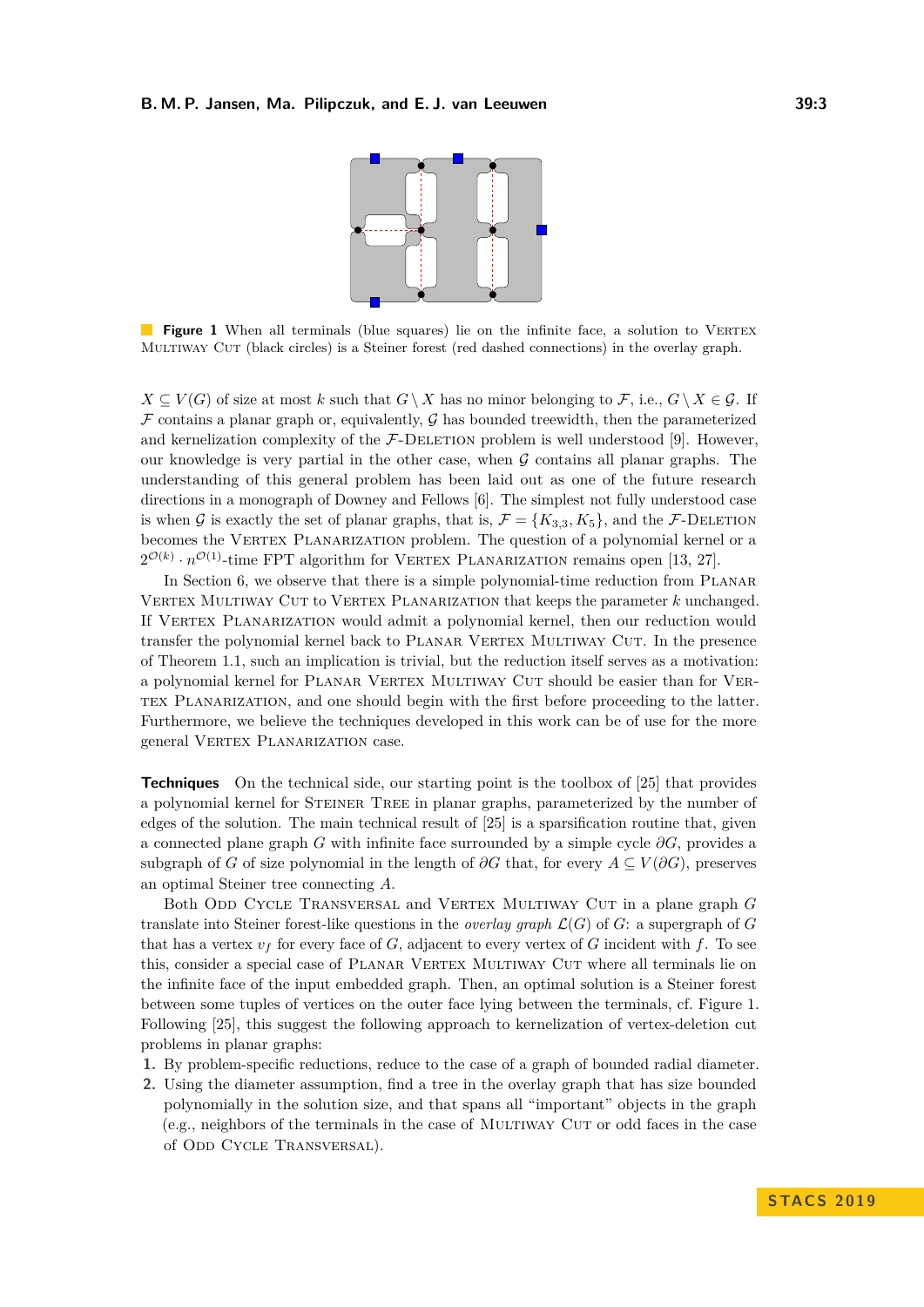#### **39:4 A Deterministic Polynomial Kernel for Plane OCT and MwC**

- **3.** Cut the graph open along the tree. Using the Steiner forest-like structure of the problem at hand, argue that an optimal solution becomes an optimal Steiner forest for some choice of tuples of terminals on the outer face of the cut-open graph.
- **4.** Sparsify the cut-open graph with a generic sparsification routine that preserves optimal Steiner forests, glue the resulting graph back, and return it as a kernel.

However, contrary to the STEINER TREE problem [\[25\]](#page-17-2), these Steiner forest-like questions optimize a different cost function than merely number of edges, namely *the number of vertices of G*, with the "face" vertices  $v_f \in V(\mathcal{L}(G)) \setminus V(G)$  being for free. This cost function is closely related to (half of) the number of edges in case of paths and trees with constant number of leaves, but may diverge significantly in case of trees with high-degree vertices.

For this reason, we need an analog of the main technical sparsification routine of [\[25\]](#page-17-2) suited for our cost function. To this end, we re-use most of the intermediate results of [\[25\]](#page-17-2), changing significantly only the final divide&conquer argument. We provide a statement and an overview of the proof of such routine in Section [3.](#page-4-0) A full proof can be found on arXiv [\[18\]](#page-16-0).

The application of the obtained sparsification routine to the case of ODD CYCLE Transversal, presented in Section [4,](#page-6-0) follows the phrasing of the problem as a *T*-joinlike problem in the overlay graph due to Fiorini et al [\[8\]](#page-16-11). For the sake of reducing the number of odd faces, we adapt the arguments of Suchy [\[28\]](#page-17-3) for STEINER TREE.

The arguments for VERTEX MULTIWAY CUT are somewhat more involved and sketched in Section [5.](#page-11-0) A full version can be found on arXiv [\[18\]](#page-16-0). Here, we first use known LP-based rules [\[4,](#page-15-5) [12,](#page-16-12) [14,](#page-16-13) [26\]](#page-17-4) to reduce the number of terminals and neighbors of terminals to  $\mathcal{O}(k)$ and then use an argument based on outerplanarity layers to reduce the diameter.

# **2 Preliminaries**

A finite undirected graph *G* consists of a vertex set  $V(G)$  and edge set  $E(G) \subseteq {V(G) \choose 2}$ . We denote the open neighborhood of a vertex *v* in *G* by  $N_G(v)$ . For a vertex set  $S \subseteq V(G)$  we define its open neighborhood as  $N_G(S) := \bigcup_{v \in S} N_G(v) \setminus S$ . For all standard but undefined here terms related to planar graph we refer to [\[25\]](#page-17-2).

For vertex subsets *X,Y* of a graph *G*, we define an  $(X, Y)$ -cut as a vertex set  $Z \subseteq$ *V*(*G*) \ (*X* ∪ *Y*) such that no connected component of *G* \ *Z* contains both a vertex of *X* and a vertex of *Y*. An  $(X, Y)$  cut *Z* is *minimal* if no proper subset of *Z* is an  $(X, Y)$ -cut, and *minimum* if it has minimum possible size.

## **2.1 Planar graphs**

In a connected embedded planar (i.e. plane) graph *G*, the *boundary walk* of a face *f* is the unique closed walk in *G* obtained by going along the face in counter-clockwise direction. Note that a single vertex can appear multiple times on the boundary walk of *f* and an edge can appear twice if it is a bridge. We denote the number of edges of this walk by  $|f|$ ; note that bridges are counted twice in this definition. The *parity* of a face f is the parity of  $|f|$ . Then a face is *odd (even)* if its parity is odd (even). The boundary walk of the outer face of *G* is called the *outer face walk* and denoted *∂G*.

We define the *radial distance* in plane graphs, based on a measure that allows to hop between vertices incident on a common face in a single step. Formally speaking, a *radial path* between vertices p and q in a plane graph G is a sequence of vertices  $(p = v_0, v_1, \ldots, v_\ell = q)$ such that for each  $i \in [\ell]$ , the vertices  $v_{i-1}$  and  $v_i$  are incident on a common face. The *length* of the radial path equals  $\ell$ , so that a trivial radial path from *v* to itself has length 0. The *radial distance* in plane graph *G* between *p* and *q*, denoted  $d_G^{\mathcal{R}}(u, v)$ , is defined as the minimum length of a radial *pq*-path.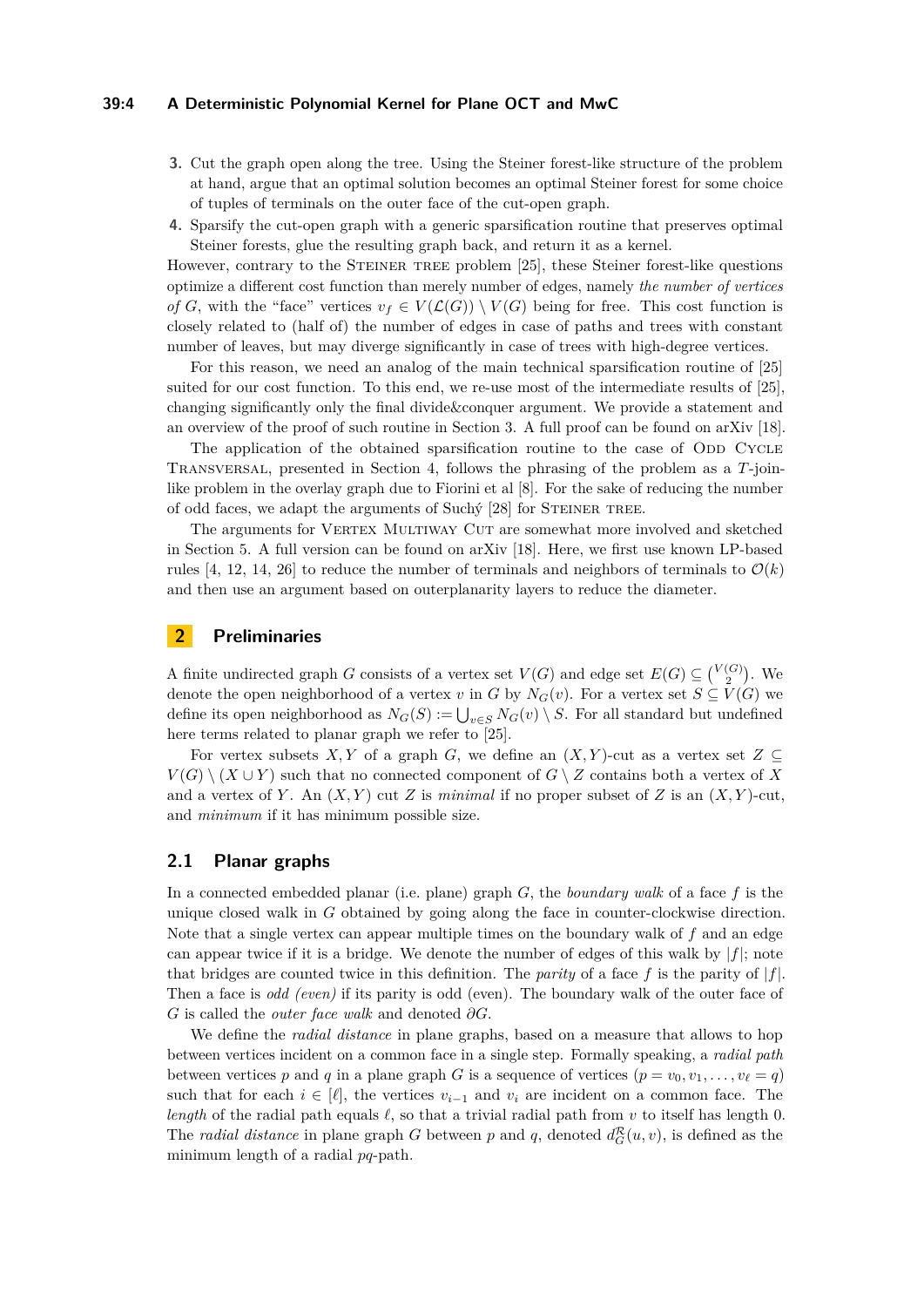#### **B. M. P. Jansen, Ma. Pilipczuk, and E. J. van Leeuwen 39:5**

For a plane graph  $G$ , let  $F(G)$  denote the set of faces of  $G$ . For a plane (multi)graph  $G$ , an *overlay graph*  $G'$  of  $G$  is a graph with vertex set  $V(G) \cup F(G)$  obtained from  $G$  as follows. For each face  $f \in F(G)$ , draw a vertex with identity f in the interior of f. For each connected component *C* of edges incident on the face *f*, traverse the boundary walk of *C* starting at an arbitrary vertex. Every time a vertex *v* is visited by the boundary walk, draw a new edge between  $v$  and the vertex representing  $f$ , without crossing previously drawn edges. Doing this independently for all faces of  $G$  yields an overlay graph  $G'$ . Observe that an overlay graph may have multiple edges between some  $f \in F(G)$  and  $v \in V(G)$ , which occurs for example when  $v$  is incident on a bridge that lies on  $f$ . The resulting plane multigraph  $G'$ is in general not unique, due to different homotopies for how edge bundles may be routed around different connected components inside a face. For our purposes, these distinctions are never important. We therefore write  $\mathcal{L}(G)$  to denote an arbitrary fixed overlay graph of *G*. Observe that  $F(G)$  forms an independent set in  $\mathcal{L}(G)$ .

Apart from the overlay graph, we will also use the related notion of *radial graph* (also known as face-vertex incidence graph). A *radial graph* of a connected plane graph *G* is a plane multigraph  $\mathcal{R}(G)$  obtained from  $\mathcal{L}(G)$  by removing all edges with both endpoints in  $V(G)$ . Hence a radial graph of *G* is bipartite with vertex set  $V(G) \cup F(G)$ , where vertices are connected to the representations of their incident faces. From these definitions it follows that  $\mathcal{L}(G)$  is the union of *G* and  $\mathcal{R}(G)$ , which explains the terminology.

We need also the following simple but useful lemma.

<span id="page-4-1"></span>**► Lemma 2.1.** Let *G* be a connected graph, let  $T \subseteq V(G)$  and assume that for each vertex  $v \in V(G)$ , there is a terminal  $t \in T$  that can reach  $v$  by a path of at most  $K$  edges. Then  $G$ *contains a Steiner tree of at most*  $(2K+1)(|T|-1)$  *edges on terminal set T, which can be computed in linear time.*

**Proof.** Observe that there exists a spanning forest in *G* where each tree is rooted at a vertex of *T*, and each tree has depth at most *K*. Such a spanning forest can be computed in linear time by a breadth-first search in *G*, initializing the BFS-queue to contain all vertices of *T* with a distance label of 0. Consider the graph *H* obtained from *G* by contracting each tree into the terminal forming its root. Since *G* is connected, *H* is connected as well. An edge  $t_1t_2$ between two terminals in  $H$  implies that in  $G$  there is a vertex in the tree of  $t_1$  adjacent to a vertex of the tree of  $t_2$ . So for each edge in  $H$ , there is a path between the corresponding terminals in *G* consisting of at most  $2K + 1$  edges.

Compute an arbitrary spanning tree of the graph *H*, which has  $|T| - 1$  edges since *H* has |*T*| vertices. As each edge of the tree expands to a path in *G* between the corresponding terminals of length at most  $2K + 1$ , it follows that *G* has a connected subgraph *F* of at most  $(2K+1)(|T|-1)$  edges that spans all terminals *T*. To eliminate potential cycles in *F*, take a spanning subtree of  $F$  as the desired Steiner tree.

**Lemma 2.2** ([\[16,](#page-16-14) Lemma 1]). Let G be a planar bipartite graph with bipartition  $V(G)$  =  $X \oplus Y$  *for*  $X \neq \emptyset$ *. If all distinct*  $u, v \in Y$  *satisfy*  $N_G(u) \nsubseteq N_G(v)$ *, then*  $|Y| \leq 5|X|$ *.* 

## <span id="page-4-0"></span>**3 Sparsification**

A *plane partitioned graph* is an undirected multigraph *G*, together with a fixed embedding in the plane and a fixed partition  $V(G) = \mathbf{A}(G) \oplus \mathbf{B}(G)$  where  $\mathbf{A}(G)$  is an independent set. Consider a subgraph *H* of a plane partitioned graph *G*. The *cost* of *H* is defined as  $cost(H) := |V(H) \cap B(G)|$ , that is, we pay for each vertex of *H* in the part **B**(*G*). We say that *H* connects a subset  $A \subseteq V(G)$  if  $A \subseteq V(H)$  and *A* is contained in a single connected component of *H*.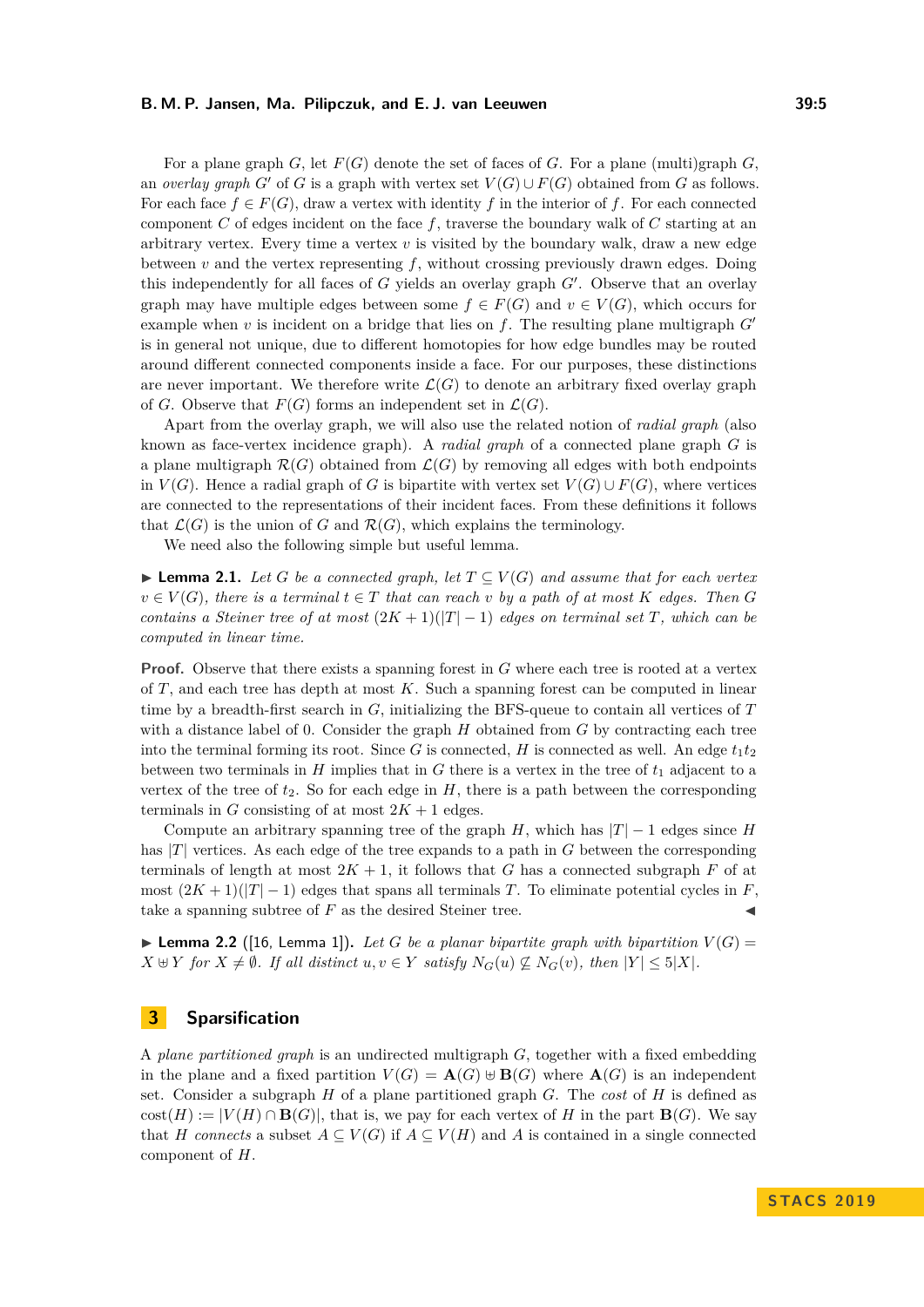### **39:6 A Deterministic Polynomial Kernel for Plane OCT and MwC**

Our main sparsification routine is the following.

<span id="page-5-0"></span>**► Theorem 3.1.** *Given a connected plane partitioned graph G, one can in time*  $|\partial G|^{O(1)}$ .  $\mathcal{O}(|G|)$  *find a subgraph*  $\widehat{G}$  *in*  $G$ *, with the following properties:* 

- 1.  $\hat{G}$  *contains all edges and vertices of*  $\partial G$ *,*
- **2.**  $\widehat{G}$  *contains*  $\mathcal{O}(|\partial G|^{212})$  *edges,*
- **3.** *for every set*  $A \subseteq V(\partial G)$  *there exists a subgraph*  $H$  *of*  $\widehat{G}$  *that connects*  $A$  *and has minimum possible cost among all subgraphs of G that connect A.*

In the subsequent sections, given a connected plane graph *G*, we will apply Theorem [3.1](#page-5-0) to a graph  $G'$  that is either the overlay graph of  $G$  without the vertex corresponding to the outer face, or the radial graph of *G*. In either case,  $\mathbf{A}(G') = V(G') \setminus V(G)$  is the set of face vertices and  $\mathbf{B}(G') = V(G)$ , i.e., we pay for each "real" vertex, not a face one. If the studied vertex-deletion graph separation problem in  $G$  turns into some Steiner problem in  $G'$ , then we may hope to apply the sparsification routine of Theorem [3.1.](#page-5-0)

After this brief explanation of the motivation of the statement of Theorem [3.1,](#page-5-0) we proceed with an overview of its proof. We closely follow the divide&conquer approach of the polynomial kernel for STEINER TREE in planar graphs [\[25\]](#page-17-2).

We adopt the notation of (strictly) enclosing from [\[25\]](#page-17-2). For a closed curve  $\gamma$  on a plane, a point  $p \notin \gamma$  is strictly enclosed by  $\gamma$  if  $\gamma$  is not continuously retractable to a single point in the plane punctured at *p*. A point *p* is *enclosed* by  $\gamma$  if it is strictly enclosed or lies on *γ*. The notion of (strict) enclosure naturally extends to vertices, edges, and faces of a plane graph *G* being (strictly) enclosed by  $\gamma$ ; here a face (an edge) is strictly enclosed by  $\gamma$  if every interior point of a face (every point on an edge except for the endpoints, respectively) is strictly enclosed. We also extend this notion to (strict) enclosure by a closed walk *W* in a plane graph *G* in a natural manner. Note that this corresponds to the natural notion of (strict) enclosure if *W* is a cycle or, more generally, a closed walk without self-intersections.

We start with restricting the setting to *G* being bipartite and *∂G* being a simple cycle. Theorem [3.1](#page-5-0) follows from Lemma [3.2](#page-5-1) by simple manipulations, and its proof can be found on arXiv [\[18\]](#page-16-0).

<span id="page-5-1"></span> $\blacktriangleright$  **Lemma 3.2.** *The statement of Theorem [3.1](#page-5-0) is true in the restricted setting with G being a connected bipartite simple graph with ∂G being a simple cycle and* **A**(*G*) *being one of the bipartite color classes (so that* **B**(*G*) *is an independent set as well).*

We now sketch the proof of Lemma [3.2.](#page-5-1) The full proof can be found on arXiv [\[18\]](#page-16-0).

First observe that the statement of Lemma [3.2](#page-5-1) is well suited for a recursive divide&conquer algorithm. As long as  $|\partial G|$  is large enough, we can identify a subgraph *S* of *G* such that:

- <span id="page-5-4"></span>**1.** The number of edges of *S* is  $\mathcal{O}(|\partial G|)$ ;
- **2.** For every set  $A \subseteq V(\partial G)$  there exists a subgraph *H* of *G* that connects *A*, has minimum possible cost among all subgraphs of *G* that connect *A*, and for every finite face *f* of  $S \cup \partial G$ , if  $G_f$  is the subgraph of *G* consisting of the edges and vertices embedded within the closure of *f*, then one of the following holds:
	- **a.**  $|\partial G_f|$  ≤ (1 − *δ*)| $\partial G$ | for some universal constant *δ* > 0;

<span id="page-5-3"></span><span id="page-5-2"></span>**b.** *H* does not contain any vertex of degree more than 2 that is strictly inside *f*.

Similarly as in the case of [\[25\]](#page-17-2), we show that such a subgraph *S* is good for recursion. First, we insert *S* into the constructed sparsifier  $\widehat{G}$ . Second, we recurse on  $G_f$  for every finite face f of  $S \cup \partial G$  that satisfies Point [2a.](#page-5-2) Third, for every other finite face f (i.e., one satisfying Point [2b\)](#page-5-3), we insert into  $\hat{G}$  a naive shortest-paths sparsifier: for every two vertices  $u_1, u_2 \in V(\partial G_f)$ , we insert into  $\hat{G}$  a minimum-cost path between  $u_1$  and  $u_2$  in  $G_f$ .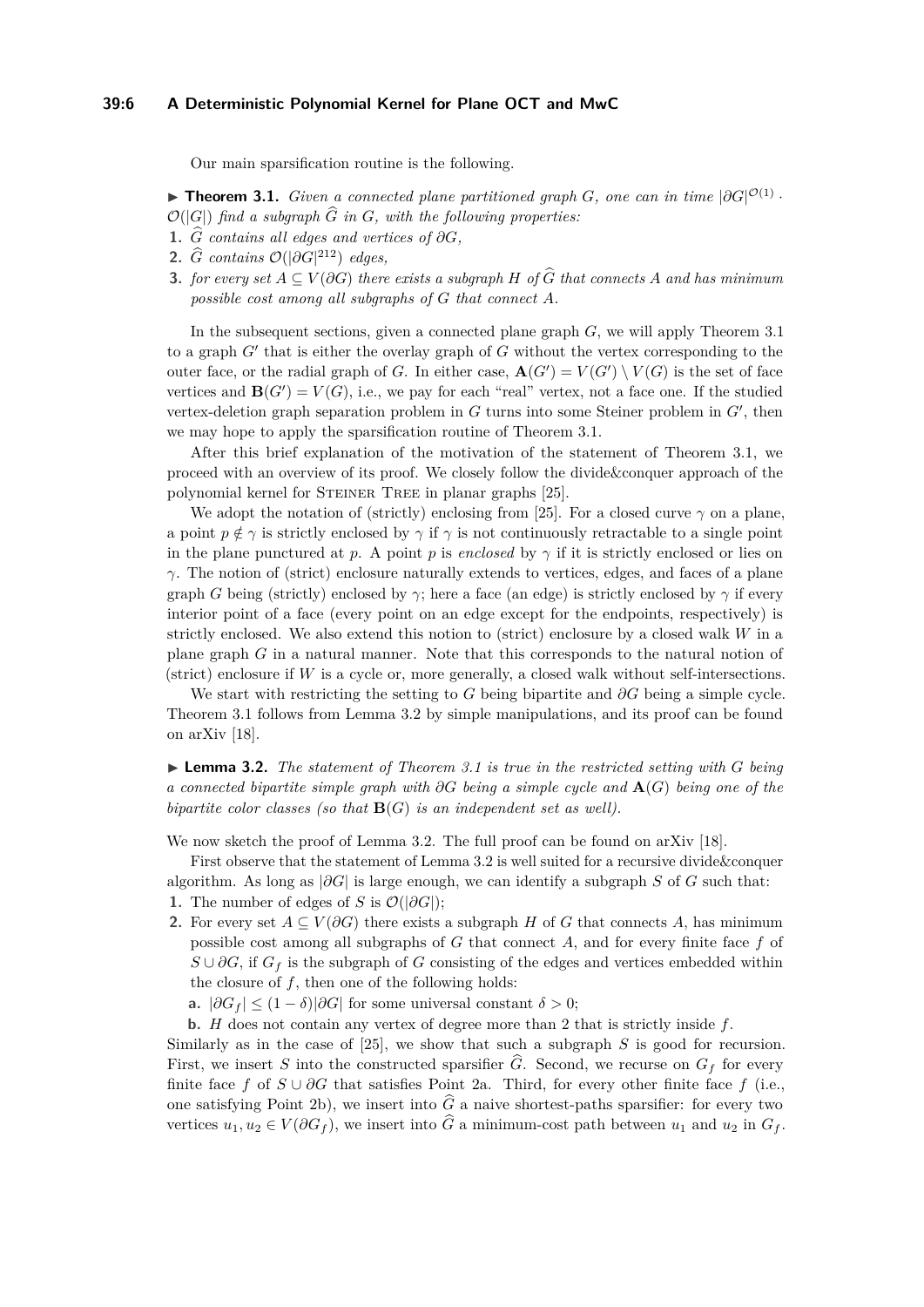Property [1](#page-5-4) together with the multiplicative progress on  $|\partial G|$  in Point [2a](#page-5-2) ensure that the final size of  $\widehat{G}$  is polynomial in  $|\partial G|$ , with the exponent of the polynomial bound depending on  $\delta$  and the constant hidden in the big- $\mathcal O$  notation in Property [1.](#page-5-4)

The main steps of constructing *S* are the same as in [\[25\]](#page-17-2). First, we try minimum-size (i.e., with minimum number of edges, as opposed to minimum-cost) Steiner trees for a constant number of terminals on *∂G*. If no such trees are found, the main technical result of [\[25\]](#page-17-2) shows that one can identify a cycle *C* in *G* of length  $\mathcal{O}(|\partial G|)$  with the guarantee that for any choice of  $A \subseteq V(\partial G)$ , there exists a minimum-size Steiner tree connecting A that does not contain any Steiner point strictly inside *C*. In [\[25\]](#page-17-2) such a cycle is used to construct a desired subgraph *S* with the inside of *C* being a face satisfying the Steiner tree analog of Point [2b.](#page-5-3) In the case of Lemma [3.2,](#page-5-1) we need to perform some extra work here to show that – by some shortcutting tricks and adding some slack to the constants – one can construct such a cycle  $C'$  with the guarantee that the face  $f$  inside  $C'$  satisfies exactly the statement of Point [2b:](#page-5-3) that is, no "Steiner points" with regards to minimum-*cost* trees, not minimum-*size* ones.

In other words, the extra work is needed to at some point switch from "minimum-size" subgraphs (treated by [\[25\]](#page-17-2)) to "minimum-cost" ones (being the main focus of Lemma [3.2\)](#page-5-1). In our proof, we do it as late as possible, trying to re-use as much of the technical details of [\[25\]](#page-17-2) as possible. Observe that for a path *H* in *G*, the cost of *H* equals  $|E(H)|/2$  up to an additive  $\pm \frac{1}{2}$  error. Similarly, for a tree *H* with a constant number of leaves, the cost of *H* is  $|E(H)|/2$  up to an additive error bounded by a constant. Hence, as long as we focus on paths and trees with bounded number of leaves, the "size" and "cost" measures are roughly equivalent. However, if a tree *H* in *G* contains a high-degree vertex  $v \in \mathbf{B}(G)$ , the cost of *H* may be much smaller than half of the number of edges of  $H$ : a star with a center in  $\mathbf{B}(G)$ has cost one and arbitrary number of edges. For this reason, the final argument of the proof of Lemma [3.2](#page-5-1) that constructs the aforementioned cycle  $C'$  using the toolbox of [\[25\]](#page-17-2) needs to be performed with extra care (and some sacrifice on the constants, as compared to [\[25\]](#page-17-2)).

# <span id="page-6-0"></span>**4 Odd Cycle Transversal**

To understand the ODD CYCLE TRANSVERSAL problem, we rely on the correspondence between odd cycle transversals and *T*-joins. This correspondence was originally developed by Hadlock [\[15\]](#page-16-15) for the edge version of ODD CYCLE TRANSVERSAL on planar graphs; for the vertex version discussed here, we build on the work of Fiorini et al. [\[8\]](#page-16-11). Given a graph *H* and set  $T \subseteq V(H)$ , a  $T$ -join in  $H$  is a set  $J \subseteq E(H)$  such that  $T$  equals the set of odd-degree vertices in the subgraph of *H* induced by *J*. It is known that a connected graph contains a *T*-join if and only if |*T*| is even.

<span id="page-6-1"></span> $\blacktriangleright$  **Lemma 4.1** ([\[8,](#page-16-11) Lemma 1.1]). Let T be the set of odd faces of a connected plane graph G. *Then*  $C \subseteq V(G)$  *is an odd cycle transversal of G if and only if*  $\mathcal{R}(G)[C \cup F(G)]$  *contains a T-join, that is, each connected component of*  $\mathcal{R}(G)[C \cup F(G)]$  *contains an even number of vertices of T.*

This leads to the following problem :

Bipartite Steiner *T*-join **Parameter:** k **Input:** A connected bipartite graph *G*, a fixed partition  $V(G) = \mathbf{A}(G) \oplus \mathbf{B}(G), T \subseteq \mathbf{A}(G)$ , and an integer *k*.

Question: Does there exist a set  $C \subseteq \mathbf{B}(G)$  of size at most *k* such that  $G[C \cup \mathbf{A}(G)]$ contains a *T*-join, that is, each connected component of  $G[C \cup \mathbf{A}(G)]$  contains an even number of vertices of *T*?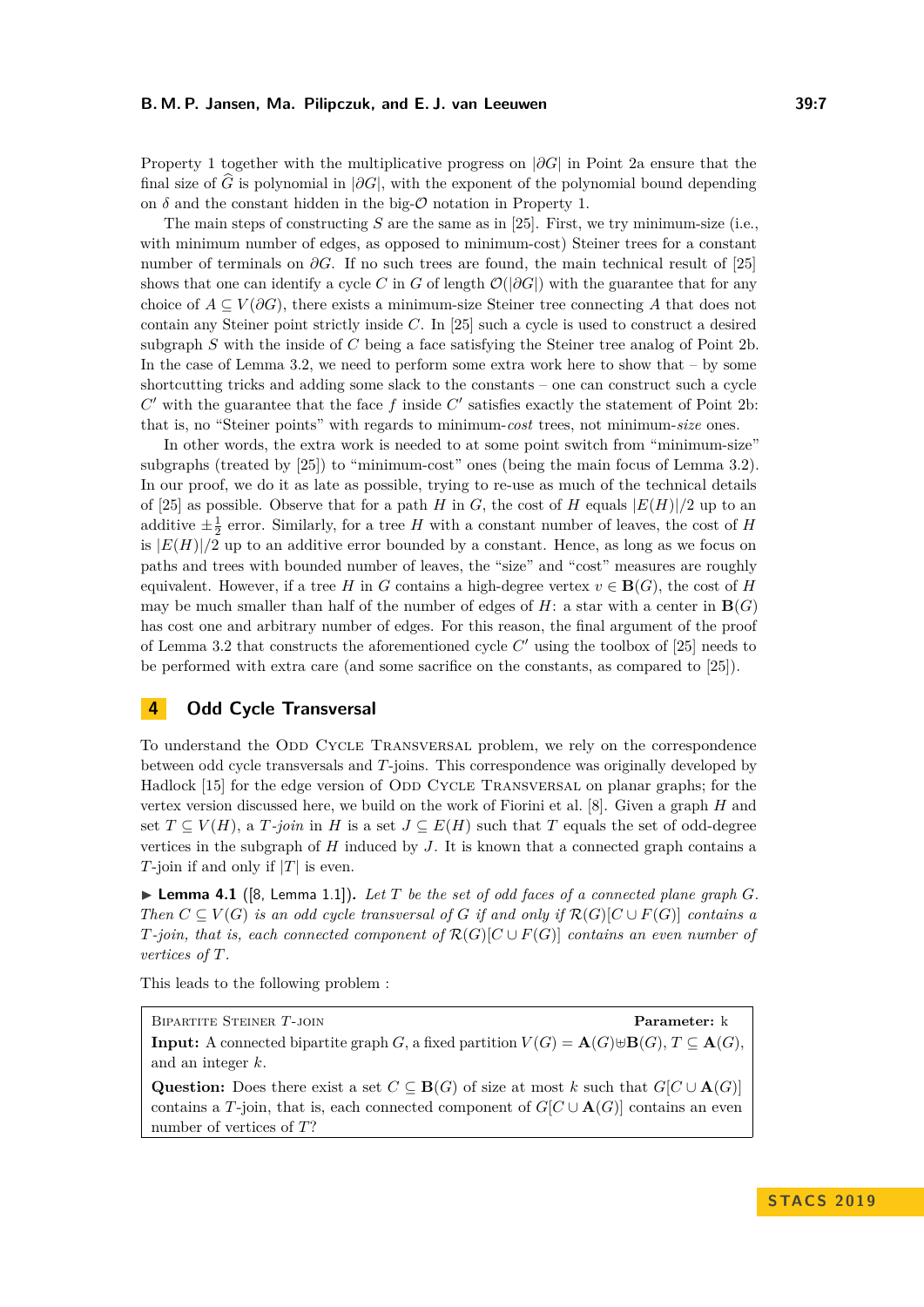### **39:8 A Deterministic Polynomial Kernel for Plane OCT and MwC**

In particular, we are interested in the problem when *G* is a plane graph, which we call PLANE BIPARTITE STEINER T-JOIN. We call T the set of *terminals* of the instance;  $\mathbf{A}(G) \setminus T$ is the set of *non-terminals*. We call  $C \subseteq \mathbf{B}(G)$  a *solution* to an instance of BIPARTITE STEINER *T*-JOIN if  $|C| \leq k$  and  $G[C \cup \mathbf{A}(G)]$  contains a *T*-join.

<span id="page-7-0"></span>**Lemma 4.2.** *If* PLANE BIPARTITE STEINER *T*-JOIN *has a polynomial kernel, then* PLANE ODD CYCLE TRANSVERSAL *has a polynomial kernel*.

**Proof.** By Lemma [4.1,](#page-6-1) the answer to a plane instance  $(G, T, k)$  of ODD CYCLE TRANSVERSAL is equivalent to the answer of the Plane Bipartite Steiner *T*-join instance on the graph  $\mathcal{R}(G)$ , with the face vertices  $F(G)$  taking the role of **A**,  $V(G)$  taking the role of **B**, and  $T \subseteq F(G)$  being the odd faces. So if PLANE BIPARTITE STEINER T-JOIN has a polynomial kernel, then an instance of PLANE ODD CYCLE TRANSVERSAL can be compressed to size polynomial in *k* by transforming it into an instance of Plane Bipartite Steiner *T*-join and applying the kernel to it. Since Plane Bipartite Steiner *T*-join is in NP and Plane Odd Cycle Transversal is NP-hard, by standard arguments (cf. [\[2\]](#page-15-6)) the *T*-join instance can be reduced back to an instance of the original problem of size polynomial in *k*, which forms the kernel.

Below, we will give a polynomial kernel for Plane Bipartite Steiner *T*-join. Combined with Lemma [4.2,](#page-7-0) this implies a polynomial kernel for PLANE ODD CYCLE TRANSVERSAL.

## <span id="page-7-4"></span>**4.1 Reducing the number of terminals**

Let  $(G, \mathbf{A}(G), \mathbf{B}(G), T, k)$  be an instance of PLANE BIPARTITE STEINER T-JOIN. As a first step, we show that the graph can be reduced so that there remain at most  $6k^2$  terminals. To this end, we adapt the rules that Suchý [\[28\]](#page-17-3) developed for Plane Steiner Tree parameterized by the number of Steiner vertices of the solution tree. Each of the rules is applied exhaustively before a next rule will be applied.

<span id="page-7-3"></span> $\triangleright$  **Observation 4.3.** Let C be a solution for the instance. Then each vertex of T has a *neighbor in C.*

This is the analogue of [\[28,](#page-17-3) Lemma 2] and is immediate from the bipartiteness of *G*.

 $\triangleright$  **Observation 4.4.** If  $k < 0$  or there is a connected component containing exactly one *terminal*  $t \in T$ *, then we can safely answer NO.* 

<span id="page-7-2"></span>▶ **Lemma 4.5.** *Let*  $X \subseteq T$  *be a maximal set such that*  $N_G(x) = N_G(y)$  *for all*  $x, y \in X$ *. Remove all but* 2 − (|*X*| mod 2) *vertices of X from the graph and T. The resulting instance*  $(G', \mathbf{A}(G'), \mathbf{B}(G'), T', k)$  has a solution if and only if  $(G, \mathbf{A}(G), \mathbf{B}(G), T, k)$  has a solution.

**Proof.** Let  $Y \subseteq X$  be the set of remaining vertices of *X*. Observe that  $|X| \equiv |Y| \pmod{2}$ and that  $|Y| \ge 1$ . The equivalence is now immediate.

<span id="page-7-1"></span>▶ **Lemma 4.6.** *Let*  $u, v \in \mathbf{B}(G)$  *and let*  $L = N_G(u) \cap N_G(v) \cap T$  *with*  $L \neq \emptyset$ *. If a connected component*  $X$  *of*  $G \setminus (L \cup \{u, v\})$  *exists that contains no terminals, then remove*  $X$  *from the graph.* The resulting instance  $(G', \mathbf{A}(G'), \mathbf{B}(G'), T, k)$  has a solution if and only if  $(G, \mathbf{A}(G), \mathbf{B}(G), T, k)$  has a solution.

**Proof.** If  $(G', \mathbf{A}(G'), \mathbf{B}(G'), T, k)$  has a solution *C*, then *C* is a solution for the instance  $(G, \mathbf{A}(G), \mathbf{B}(G), T, k)$ , as  $G'$  is an induced subgraph of  $G$  with the same terminal set.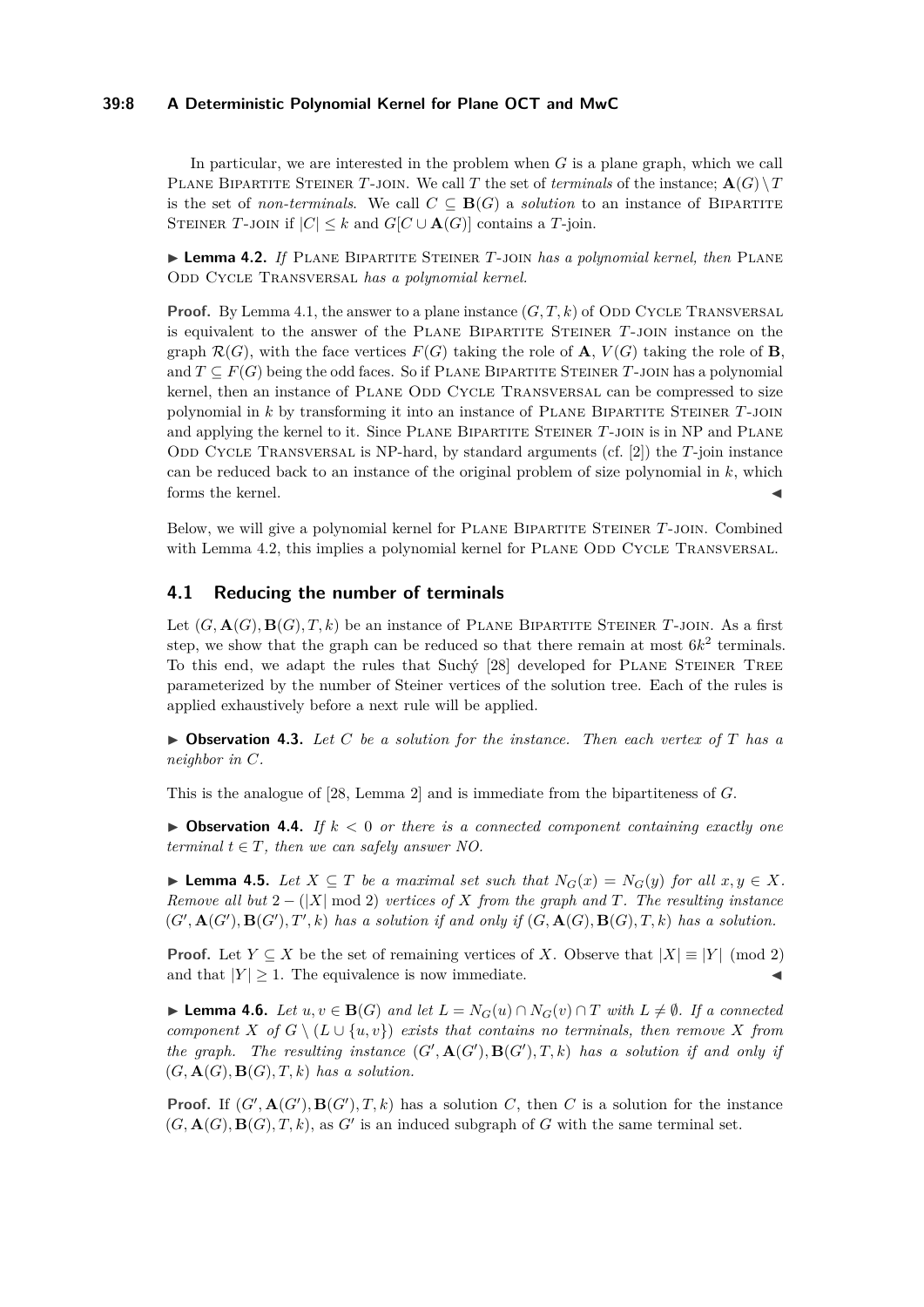#### **B. M. P. Jansen, Ma. Pilipczuk, and E. J. van Leeuwen 39:9**

Suppose that *C* is a minimal solution for  $(G, \mathbf{A}(G), \mathbf{B}(G), T, k)$ . We construct a solution for  $(G', \mathbf{A}(G'), \mathbf{B}(G'), T, k)$  such that  $C' \cap X = \emptyset$ . Suppose that  $C \cap X \neq \emptyset$ ; otherwise, let  $C' = C$ . Let  $C' = (C \setminus X) \cup \{v\}$ . In either case,  $|C'| \leq |C| \leq k$ . We claim that  $C'$  is still a solution for  $(G, \mathbf{A}(G), \mathbf{B}(G), T, k)$ . To this end, first consider  $C \cup \{v\}$ . All connected components of  $G[C \cup \mathbf{A}(G)]$  that neighbor *v* will then be unified into a single connected component *Z* of  $G[C \cup \{v\} \cup \mathbf{A}(G)]$ . The parity of  $|Z \cap T|$  is equal to the sum (mod 2) of the parities of  $|Z' \cap T|$  of the connected components  $Z'$  of  $G[C \cup \mathbf{A}(G)]$  neighboring *v*. Since these parities are 0, their sum is 0, and  $|Z \cap T|$  is even. Now consider the connected component *ZZ* of  $G[C' \cup \mathbf{A}(G)]$  that contains *v*. Clearly,  $ZZ \cap T = Z \cap T$ , because  $X \cap T = \emptyset$  and any path in  $G[C \cup \{v\} \cup \mathbf{A}(G)]$  that intersects *X* can be re-routed through *v* and the vertices of  $L \subseteq A(G)$ . The claim follows, and thus the lemma as well.

We now present the final two reduction rules. Each relies on the following operation.

<span id="page-8-1"></span>▶ **Lemma 4.7.** *Let*  $v \in B(G)$ *. Let*  $G'$  *be obtained from*  $G$  *by contracting all edges between v* and its neighbors in *G*. Let *v*<sup> $\prime$ </sup> be the resulting vertex, and let  $\mathbf{A}(G')$  and  $\mathbf{B}(G')$  be the *resulting color classes, where*  $v' \in \mathbf{A}(G')$ *. Let*  $T'$  *be obtained from*  $T$  *by removing*  $N_G(v) \cap T$ *,* and adding  $v'$  to  $T'$  if and only if  $|N_G(v) \cap T| \equiv 1 \pmod{2}$ .

If  $(G, \mathbf{A}(G), \mathbf{B}(G), T, k)$  has a solution C with  $v \in C$ , then  $(G', \mathbf{A}(G'), \mathbf{B}(G'), T', k-1)$ *has a solution;*

if  $(G', \mathbf{A}(G'), \mathbf{B}(G'), T', k-1)$  has a solution, then  $(G, \mathbf{A}(G), \mathbf{B}(G), T, k)$  has a solution.  $\sim$ 

**Proof.** Suppose there is a solution *C* to  $(G, \mathbf{A}(G), \mathbf{B}(G), T, k)$  such that  $v \in C$ . Then the vertices of  $T \cap N_G(v)$  are in the same connected component *Z* of  $G[C \cup \mathbf{A}(G)]$ . Let  $C' = C \setminus \{v\}$  and let *Z*' be obtained from *Z* by contracting all edges between *v* and  $N_G(v)$ . Then *Z'* is a connected component of  $G'[C' \cup A(G')]$ . By the construction of *T'*, *Z'* contains an even number of vertices of *T'*. Moreover,  $|C'| = |C| - 1 \le k - 1$ . Hence, *C'* is a solution  $\mathbf{to}$   $(G', \mathbf{A}(G'), \mathbf{B}(G'), T', k - 1).$ 

Suppose there is a solution *C*<sup> $\prime$ </sup> to  $(G', \mathbf{A}(G'), \mathbf{B}(G'), T', k - 1)$ . Let  $C = C' \cup \{v\}$ . Let  $Z'$ be the connected component of  $G'[C' \cup \mathbf{A}(G')]$  that contains  $v'$ , and let *Z* be obtained from *Z*<sup> $\prime$ </sup> by adding *N<sub>G</sub>*[*v*] and removing *v*<sup> $\prime$ </sup>. Then *Z* is a connected component of *G*[*C* ∪ **A**(*G*)]. Moreover, by the construction of  $T'$ ,  $Z$  contains an even number of vertices of  $T$ . Finally,  $|C| = |C'| + 1 \leq k$ . Hence, *C* is a solution to  $(G, \mathbf{A}(G), \mathbf{B}(G), T, k)$ .

<span id="page-8-0"></span>▶ **Lemma 4.8.** *Let*  $u, v \in \mathbf{B}(G)$  *and let*  $L = N_G(u) \cap N_G(v) \cap T$  *with*  $L \neq \emptyset$ *. If a connected component*  $X$  *of*  $G \setminus (L \cup \{u, v\})$  *exists for which all terminals in*  $X \cap T$  *neighbor v and there is a solution*  $C$  *to the instance*  $(G, \mathbf{A}(G), \mathbf{B}(G), T, k)$ *, then there is a solution that contains*  $v$ *.* 

**Proof.** Assume that  $v \notin C$ , or the lemma would already follow. Since the rule of Lemma [4.6](#page-7-1) is inapplicable, there is a terminal in *X*. Moreover, no terminal in  $X \cap T$  neighbors *u*, because any such terminal would be in *L* and thus not in *X*. Since every terminal has to have a neighbor in *C*, it follows that  $C \cap X \neq \emptyset$ . Therefore,  $C' = (C \setminus X) \cup \{v\}$  is not larger than *C*. We claim that *C'* is still a solution. To this end, first consider  $C \cup \{v\}$ . All connected components of  $G[C \cup \mathbf{A}(G)]$  that neighbor *v* will then be unified into a single connected component *Z* of  $G[C \cup \{v\} \cup \mathbf{A}(G)]$ . In particular, *Z* contains  $X \cap T$ . The parity of  $|Z \cap T|$  is equal to the sum (mod 2) of the parities of  $|Z' \cap T|$  of the connected components *Z*<sup> $\prime$ </sup> of *G*[*C* ∪ **A**(*G*)] that neighbor *v*. Since these parities are 0, their sum is 0, and  $|Z \cap T|$  is even. Now consider the connected component *ZZ* of  $G[C' \cup \mathbf{A}(G)]$  that contains *v*. Clearly,  $ZZ \cap T = Z \cap T$ , because any path in  $G[C \cup \{v\} \cup \mathbf{A}(G)]$  that intersects *X* can be re-routed through  $v$  and the vertices of  $L$ . The claim follows, and thus the lemma as well.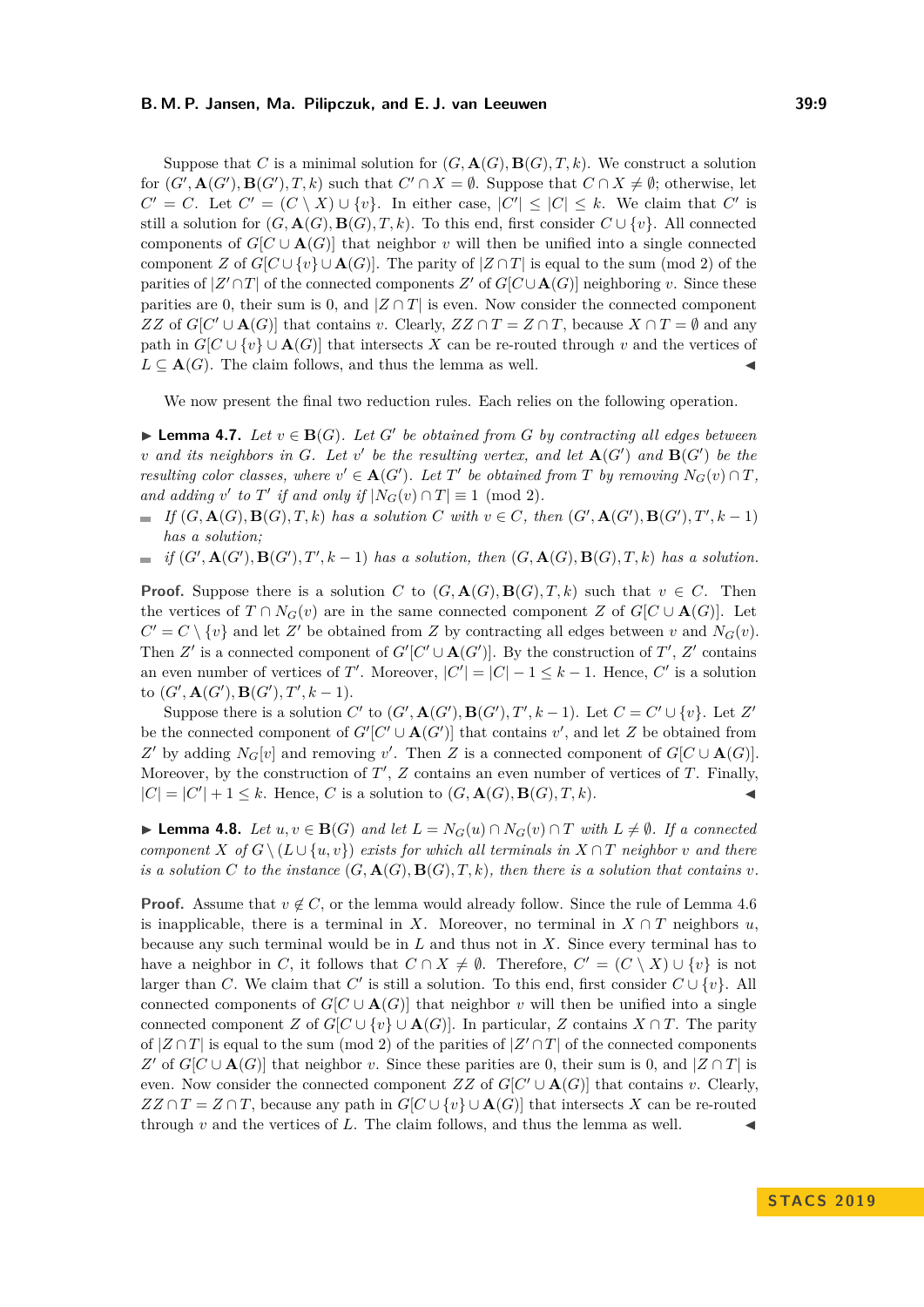#### **39:10 A Deterministic Polynomial Kernel for Plane OCT and MwC**

<span id="page-9-0"></span>**► Lemma 4.9.** *If there is a vertex*  $v \in \mathbf{B}(G)$  *adjacent to more than* 6*k terminals and there is a solution C to the instance*  $(G, \mathbf{A}(G), \mathbf{B}(G), T, k)$ *, then there is a solution that contains v*.

**Proof.** The proof is completely analogous to the proof of [\[28,](#page-17-3) Lemma 11]. If  $v \in C$ , then we are done. So assume that  $v \notin C$ . Let  $B \subseteq C$  be the set of vertices in C adjacent to at least two terminals in  $N_G(v)$ . Given  $b \in B$ , let *x*, *y* be any two terminals in  $N_G(b) \cap N_G(v)$  and consider the region *R* that is enclosed by the cycle *x, b, y, v* and that does not contain the outer face. If *R* does not contain any other terminal of  $N_G(b) \cap N_G(v)$ , then *R* is called the *(internal) eye* of *x, b, y, v.* The *support* of  $b \in B$ , denoted supp(*b*), is the set of vertices  $a \in B$ such that *a* is contained inside an eye *R* of *b*, but not inside an eye of any  $b' \in B \setminus \{b\}$  for which  $b'$  is inside R. The bound of  $6k$  (instead of  $5k$ ) ensures that the proof of [\[28,](#page-17-3) Lemma 16] can be modified (straightforwardly) to yield a vertex  $b \in \mathbf{B}(G)$  adjacent to more than  $2 |\text{supp}(b)| + 4$  vertices of *T*. The further arguments then imply the existence of a twin set in *T* of size at least 3, thus contradicting the exhaustive execution of the rule of Lemma [4.5.](#page-7-2)

Lemma [4.8](#page-8-0) and [4.9,](#page-9-0) when combined with Lemma [4.7,](#page-8-1) naturally lead to two reduction rules. After exhaustively applying all the reduction rules in this section, each vertex of  $\mathbf{B}(G)$ neighbors at most 6*k* terminals.

<span id="page-9-4"></span> $\blacktriangleright$  **Observation 4.10.** *If*  $|T| > 6k^2$ , then we can safely answer NO.

This rule is immediate from Observation [4.3](#page-7-3) and the fact that any solution contains at most *k* vertices that are each adjacent to at most 6*k* terminals by Lemma [4.9.](#page-9-0)

#### **4.2 Reducing the diameter and obtaining the kernel**

We now reduce the diameter of the graph. Our arguments here are a generalization of the arguments of Fiorini et al. [\[8\]](#page-16-11) in their FPT-algorithm for PLANE ODD CYCLE TRANSVERSAL.

 $\blacktriangleright$  **Lemma 4.11.** *Suppose there is a solution for*  $(G, \mathbf{A}(G), \mathbf{B}(G), T, k)$ *. Let C be a minimal solution. Then each vertex*  $v \in C$  *has distance at most*  $k+1$  *in*  $G[C \cup \mathbf{A}(G)]$  *to a vertex of*  $T$ *.* 

**Proof.** Suppose for sake of contradiction that  $v \in C$  has distance at least  $k + 1$  to each vertex of *T* in  $G[C \cup A(G)]$ . Since *C* is minimal, there are two connected components *X* and *Y* of  $G[(C \setminus \{v\}) \cup \mathbf{A}(G)]$  with an odd number of terminals. Let  $x \in X \cap T$  and  $y \in Y \cap T$ . Consider a shortest path in  $G[C \cup \mathbf{A}(G)]$  from *x* to *v*. This path *P* is fully contained in  $G[V(X) \cup \{v\}]$  and has length at least  $k + 1$ . As P connects vertices on opposite sides of the bipartite graph,  $|V(P) \cap C| \geq 1 + k/2$ . Hence,  $|V(X) \cap C| \geq k/2$ . Similarly,  $|V(Y) \cap C| \geq k/2$ . Since *X* and *Y* are vertex disjoint, it follows that  $|C| \geq 2k/2 + 1 > k$ , a contradiction.

<span id="page-9-1"></span> $\triangleright$  **Corollary 4.12.** *Suppose there is a solution for*  $(G, \mathbf{A}(G), \mathbf{B}(G), T, k)$ *. Let*  $C$  *be a minimal solution. Then every vertex of*  $C \cup T$  *has distance at most*  $k + 2$  *to*  $T$  *in*  $G[C \cup A(G)]$ *.* 

<span id="page-9-3"></span>I **Lemma 4.13.** *We can safely answer NO, or we can compute, in polynomial time, disjoint subgraphs*  $G_1, \ldots, G_\ell$  *of*  $G$  *for some*  $\ell \leq k$  *such that:* 

- **1.** *the graphs G<sup>i</sup> jointly contain all terminals;*
- <span id="page-9-2"></span>**2.** *for each i* and *for each vertex*  $v \in V(G_i)$ *, there is a terminal*  $t \in T \cap V(G_i)$  *that can reach v by a path of at most*  $k + 2$  *edges*;
- **3.** for any solution C for  $(G, \mathbf{A}(G), \mathbf{B}(G), T, k)$ ,  $C \cap V(G_i)$  is a solution for  $(G_i, \mathbf{A}(G_i))$ ,  $\mathbf{B}(G_i), T \cap V(G_i), k_i)$  for each *i*, where  $k_i = |C \cap V(G_i)|$ ;
- 4. if  $(G_i, \mathbf{A}(G_i), \mathbf{B}(G_i), T \cap V(G_i), k_i)$  has a solution for each i for some  $k_1, \ldots, k_\ell \geq 0$  that *sum up to at most*  $k$ *, then*  $(G, \mathbf{A}(G), \mathbf{B}(G), T, k)$  has a solution.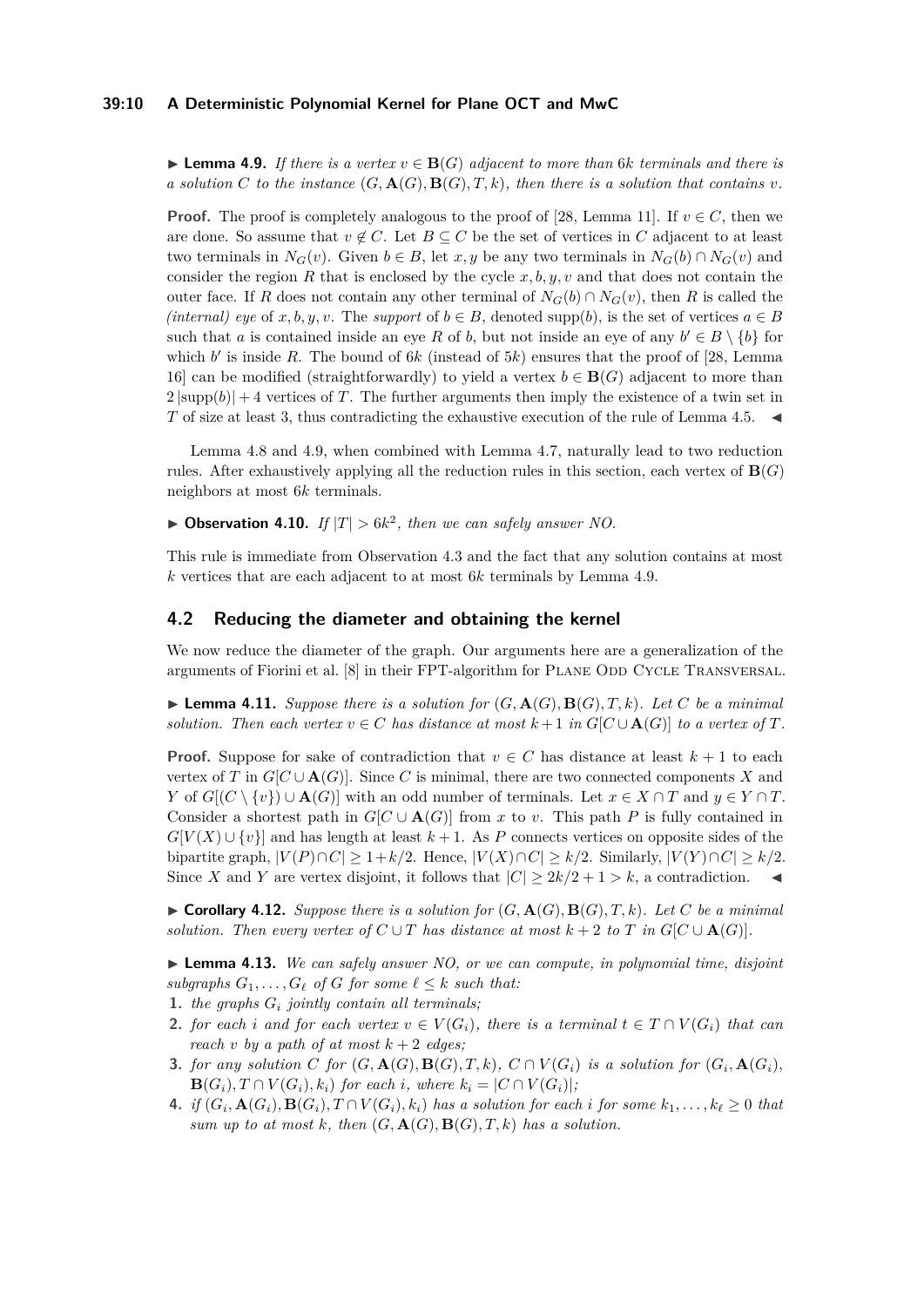**Proof.** For each terminal  $t \in T$ , let  $B(t)$  be the set of all vertices within distance  $k + 2$  of  $t$ . Let  $G_1, \ldots, G_\ell$  be the connected components of  $G[\bigcup_{t \in T} B(t)]$ . If  $\ell > k$ , then *G* has more than *k* terminals with disjoint neighborhoods in **B**(*G*), and we can safely answer NO. We now consider the properties set forth in the lemma statement:

- **1.** True by construction and the definition of the function *B*.
- **2.** True by construction and the definition of the function *B*.
- **3.** True by construction, the definition of the function *B*, and Corollary [4.12.](#page-9-1)
- **4.** We take the union C of the solutions  $C_i$  of the sub-instances. Note that the subgraphs  $G_i$ are disjoint and thus contain disjoint sets of terminals. Hence, any connected component of  $G[C \cup \mathbf{A}(G)]$  that contains connected components of  $G[C_i \cup \mathbf{A}(G)]$  for multiple *i*, still contains an even number of terminals.

This finishes the proof.  $\blacksquare$ 

Property [2](#page-9-2) of Lemma [4.13](#page-9-3) implies that each constructed subgraph  $G_i$  has diameter  $\mathcal{O}(k \cdot$  $|T \cap V(G_i)|$ , which is  $\mathcal{O}(k^3)$  using Observation [4.10.](#page-9-4) The proof of Theorem [4.14](#page-10-0) employs an additional argument to obtain a quadratic-size Steiner tree to cut open.

# <span id="page-10-0"></span>**Theorem 4.14.** PLANE BIPARTITE STEINER T-JOIN has a kernel of size  $O(k^{425})$ .

**Proof.** We first exhaustively apply the reduction rules of Subsection [4.1](#page-7-4) until each vertex of **B**(*G*) neighbors at most 6*k* terminals. The rules can clearly be executed exhaustively in polynomial time. As per Observation [4.10,](#page-9-4) we may assume that  $|T| \leq 6k^2$ . Then we apply Lemma [4.13](#page-9-3) and consider each of the  $\ell$  subgraphs  $G_i$  separately. Let  $T_i = T \cap V(G_i)$ ; note that  $|T_i| \leq 6k^2$ . Moreover, we can assume that  $|T_i|$  is even, or we can safely answer NO.

We construct a small set  $A_i \subseteq V(G_i)$  such that  $G[A_i]$  is connected and contains  $T_i$ . Start by adding  $T_i$  to  $A_i$ . Then, we find a subset  $T'_i$  of  $T_i$  such that the sets  $N_{G_i}(t)$  are pairwise disjoint for  $t \in T_i'$  by the following iterative marking procedure: add any unmarked  $t \in T_i$ to  $T'_{i}$  and then mark all terminals in  $N_{G_i}(N_{G_i}(t))$ . It follows from Observation [4.3](#page-7-3) that  $|T'_i| \leq k$ , or we can safely answer NO. Now apply Lemma [2.1](#page-4-1) to find a Steiner tree of at most  $(2(k+2)+1)(|T'_i|-1)$  edges (and vertices) on  $T'_i$ . Add these vertices to  $A_i$ . Finally, for each  $t \in T_i$ , let  $t' \in T'_i$  be a terminal such that  $t \in N_{G_i}(N_{G_i}(t')) \cup \{t'\}$  and add an arbitrary vertex of  $N(t) \cap N(t')$  to  $A_i$ . Then  $|A_i| \leq 6k^2 + 6k^2 + (2k+5) |T'_i| = \mathcal{O}(k^2)$ . Moreover, by construction,  $G_i[A_i]$  is connected and contains  $T_i$ .

Let  $S_i$  be a spanning tree of  $G_i[A_i]$ . Note that  $S_i$  has size  $\mathcal{O}(k^2)$  by the construction of  $A_i$  and contains  $T_i$ . We cut the plane open along  $S_i$  and make the resulting face the outer face. Let  $\hat{G}_i$  denote the resulting plane graph. That is, we create a walk  $W_i$  on the edges of  $S_i$  that visits each edge of  $S_i$  exactly twice. This walk has  $\mathcal{O}(k^2)$  edges. Then we duplicate the edges of  $S_i$  and duplicate each vertex *v* of  $S_i$  exactly  $d_{S_i}(v) - 1$  times, where  $d_{S_i}(v)$  is the degree of  $v$  in  $S_i$ . We can then create a face in the embedding that has  $W_i$  as boundary. Then we obtain  $\hat{G}_i$  by creating an embedding in which this new face is the outer face. See Figure [2.](#page-11-1) This also yields a natural mapping  $\pi$  from  $E(\hat{G}_i)$  to  $E(G_i)$  and from  $V(\hat{G}_i)$  to *V*( $G_i$ ). Finally, we observe that the terminals  $T_i$  are all on the outer face of  $\hat{G}_i$  and that  $\hat{G}_i$ is a connected plane partitioned graph.

Now apply Theorem [3.1](#page-5-0) to  $\hat{G}_i$  and let  $\tilde{G}_i$  be the resulting graph. Let  $F_i = \pi(\tilde{G}_i)$ . Note that  $\tilde{G}_i$  has  $\mathcal{O}(|\partial \hat{G}_i|^{212}) = \mathcal{O}(|W_i|^{212}) = \mathcal{O}(k^{424})$  edges, and thus so has  $F_i$ . Finally, let  $F = \bigcup_{i=1}^{\ell} F_i$ . Clearly,  $|F| = \mathcal{O}(k^{425})$ , as  $\ell < k$ . Also note that each of the reduction rules, the above marking procedures, and *F* itself can be computed in polynomial time.

We claim that  $(F, \mathbf{A}(F), \mathbf{B}(F), T, k)$  is a kernel. Since F is a subgraph of G, it follows that if  $(F, \mathbf{A}(F), \mathbf{B}(F), T, k)$  has a solution, then so does  $(G, \mathbf{A}(G), \mathbf{B}(G), T, k)$ . Now let C be a minimum solution for  $(G, \mathbf{A}(G), \mathbf{B}(G), T, k)$ . Then  $C_i = C \cap V(G_i)$  is a solution for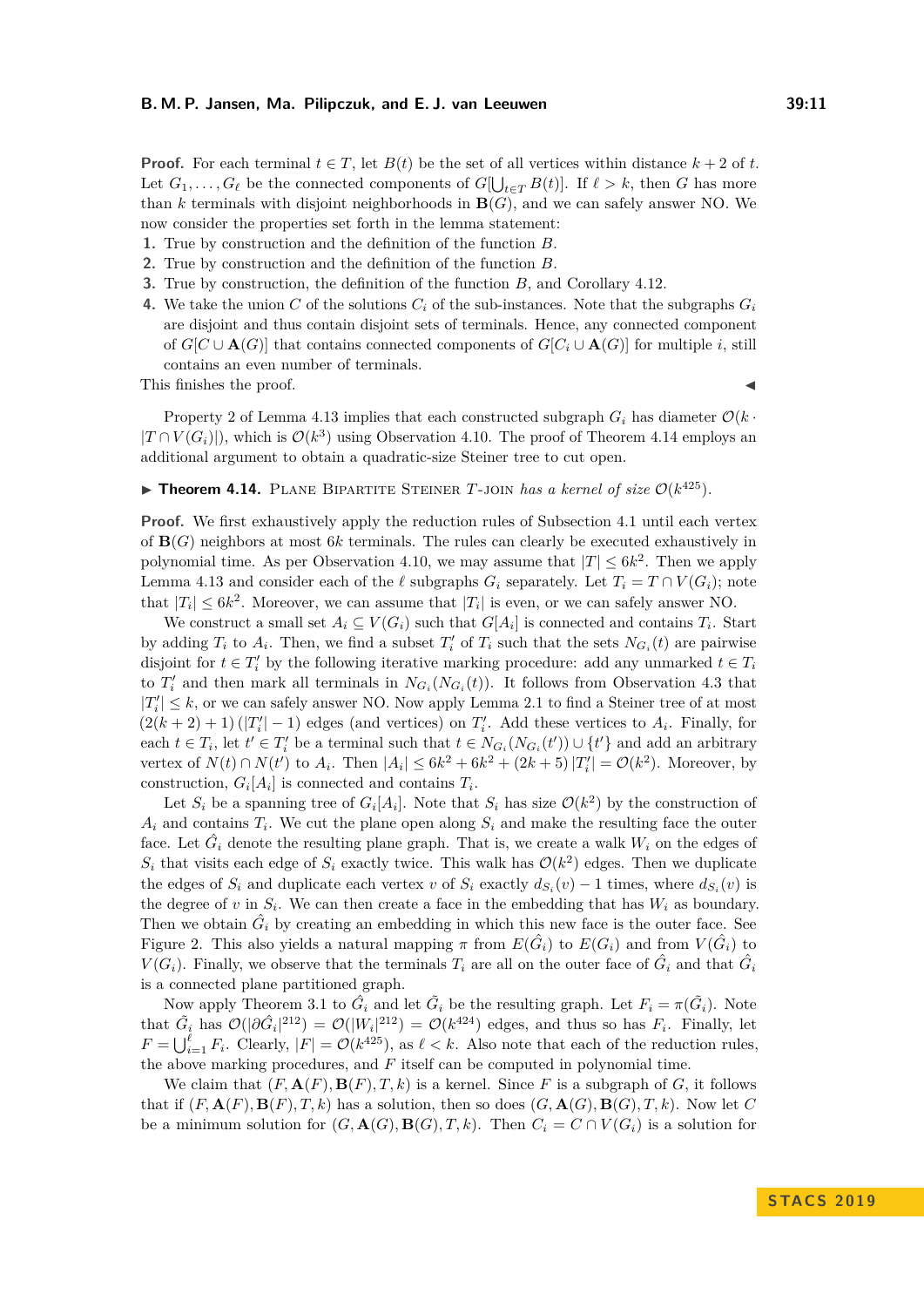<span id="page-11-1"></span>

**Figure 2** The process of cutting open the graph  $G_i$  along the tree  $S_i$ . Adapted from [\[24\]](#page-16-16) with permission.

 $(G_i, \mathbf{A}(G_i), \mathbf{B}(G_i), T \cap V(G_i), k_i)$  for each i, where  $k_i = |C \cap V(G_i)|$ . Consider some i and let  $J_i$  be a *T*-join of  $G_i[C_i \cup \mathbf{A}(G_i)]$ .

Let *Z* be a connected component of  $G_i[J_i]$ . We show how to find a connected subgraph  $Z'$ of  $F_i$  (and thus of  $G_i$ ) such that  $V(Z') \cap T_i \supseteq V(Z) \cap T_i$  and  $|V(Z') \cap B(G_i)| \leq |V(Z) \cap B(G_i)|$ . Consider the subgraph  $\hat{Z}$  of  $\hat{G}_i$  formed by  $\pi^{-1}(V(Z) \cup E(Z))$ . Note that any connected component *Y* of  $\hat{Z}$  connects  $A = V(Y) \cap \partial \hat{G}_i$ . Then by Theorem [3.1,](#page-5-0) there is a subgraph  $H(Y)$  of  $\tilde{G}_i$  that connects *A* and has minimum possible cost among all subgraphs of  $G_i$ that connect *A*. Hence,  $|V(H(Y)) \cap B(G_i)| \leq |V(Y) \cap B(G_i)|$ . Now let *H* be the union of  $H(Y)$  over all connected components *Y* of  $\hat{Z}$ . Observe that *H* is a subgraph of  $\tilde{G}_i$ . Let  $Z' = (\pi(V(H)), \pi(E(H)))$ . Observe that, by construction, *Z*' is a subgraph of  $F_i$  with the claimed properties. In particular, observe that although  $\hat{Z}$  can be much larger than  $Z$  due to the duplication of vertices of  $Z \cap S_i$  when  $G_i$  was cut open along  $S_i$ , we de-duplicate these vertices when using  $\pi(V(H))$ .

Consider the union  $J_i'$  of all these connected subgraphs  $Z'$  over all connected components  $Z$ of  $G_i[J_i]$ . Then  $|V(G_i[J_i']) \cap \mathbf{B}(G_i)| \leq |V(G_i[J_i]) \cap \mathbf{B}(G_i)| = |C_i|$ . Moreover, by construction, for each connected component  $ZZ$  of  $G_i[J_i']$  there exists a set  $\mathcal{Z}(ZZ)$  of connected components *Z* of  $G_i[J_i]$  such that  $ZZ \cap T$  is the union of  $Z \cap T$  over all these connected components *Z*. We note that the sets  $\mathcal{Z}(ZZ)$  induce a partition of the connected components of  $G_i[J_i]$ . Observe that the parity of  $|ZZ \cap T|$  is equal to the sum (mod 2) of the parities of the corresponding connected components of  $G_i[J_i]$ , and thus, equal to 0. It follows that  $G_i[J_i']$ contains a  $T_i$ -join. Hence,  $V(G_i[J_i']) \cap \mathbf{B}(G_i)$  is a solution for  $(G_i, \mathbf{A}(G_i), \mathbf{B}(G_i), T_i, k_i)$ . By repeating this procedure for all *i*, it follows from the proof of Lemma [4.13](#page-9-3) that the union of these solutions is a solution for  $(G, \mathbf{A}(G), \mathbf{B}(G), T, k)$ . Moreover, any *T*-join that is contained in this solution is fully contained in *F*. Hence,  $(F, \mathbf{A}(F), \mathbf{B}(F), T, k)$  has a solution.

I **Corollary 4.15.** Plane Odd Cycle Transversal *has a polynomial kernel.*

# <span id="page-11-0"></span>**5 Vertex Multiway Cut**

In this section we sketch our polynomial kernel for PLANAR VERTEX MULTIWAY CUT. Many important details are omitted in this presentation, but the full version can be found on arXiv [\[18\]](#page-16-0). Now, let  $(G, T, k)$  be an input of PLANAR VERTEX MULTIWAY CUT.

The first step towards the kernel is a preprocessing routine that ostensibly aims to reduce the diameter of *G*. Recall that for ODD CYCLE TRANSVERSAL, we could reduce the diameter of the radial graph to  $\mathcal{O}(k^3)$  by Lemma [4.13,](#page-9-3) which enabled us to find a small tree connecting the terminals in Theorem [4.14](#page-10-0) along which we could cut open the graph. For Planar VERTEX MULTIWAY CUT, we use a much more involved argument to find this small tree.

To be more precise, we partition the vertices of the input plane graph *G* using its outerplanarity layers. A vertex belongs to outerplanarity layer  $k \geq 1$  if it is on the outer face after *k* − 1 times simultaneously removing all vertices on the outer face. We then obtain a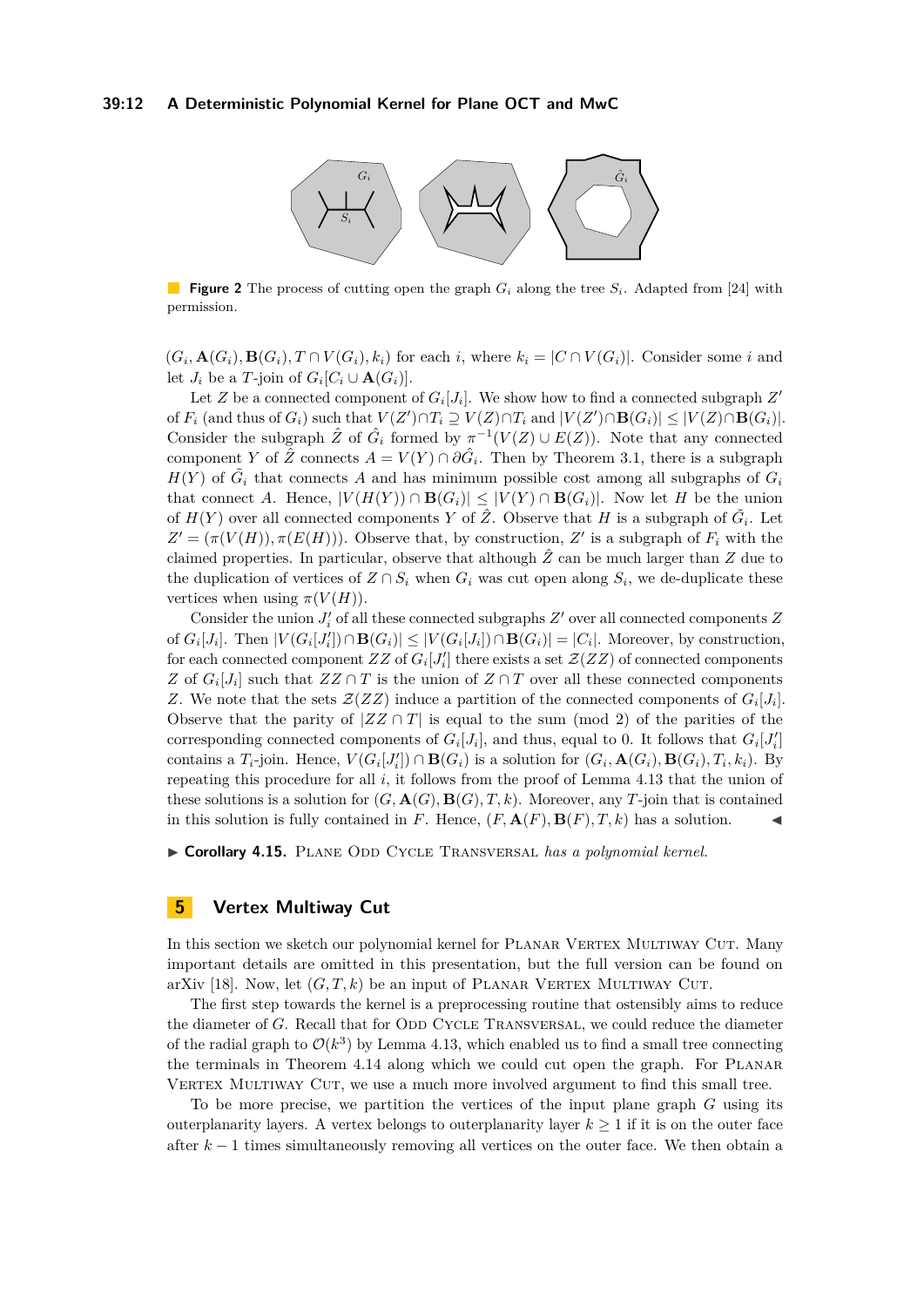tree, denoted  $\mathbb{T}(G)$ , by simultaneously contracting all edges whose endpoints belong to the same layer; note that this operation shrinks each connected component induced by each layer to a node of the tree, and each node *u* of the tree corresponds to a set  $\kappa(u)$  of vertices of *G*. We call a node *u* in  $\mathbb{T}(G)$  *important* if  $\kappa(u)$  contains a terminal or if two distinct children of *u* have a descendant *v* in  $\mathbb{T}(G)$  for which  $\kappa(v)$  contains a terminal. We then argue that if the unique path of *P* in  $\mathbb{T}(G)$  between two important nodes has length more than  $2(k+1)$ , then any optimal *T*-multiway cut will only use vertices corresponding to the first  $k + 1$  nodes (call this set *Q*), to the last  $k+1$  nodes (call this set *R*), or to a  $(\kappa(x), \kappa(y))$ -cut of size at most *k* for some  $x \in Q, y \in R$ . This means that only  $\mathcal{O}(k^3)$  nodes along P are relevant, which combined with the definition of important nodes leads to  $\mathcal{O}(k^3|T|)$  relevant nodes in  $\mathbb{T}(G)$ .

The intuition behind relevant nodes is that we are only interested in the part of the graph induced by relevant nodes, and thus we simultaneously contract all edges of *G* whose endpoints both belong to a non-relevant node of  $\mathbb{T}(G)$ . We denote by *Z* the set of vertices that arise due to this contraction. We must forbid that *Z* belongs to the solution of the kernel, a detail later dealt with by replacing each vertex of *Z* by a suitably chosen grid. We now use the LP-based reduction rules of Cygan et al. [\[4\]](#page-15-5) to reduce the number of terminals to 2k, so that there are only  $\mathcal{O}(k^4)$  relevant nodes. The definition of  $\mathbb{T}(G)$  combined with the contraction we described earlier implies that the radial distance of each terminal to the outer face is  $\mathcal{O}(k^4)$ . This enables us to find a tree *H* of size  $\mathcal{O}(k^5)$  in the overlay graph of *G* along which we cut it open (cf. Figure [2\)](#page-11-1). Call the resulting graph  $\hat{G}$ .

The second step of the kernel is to establish a correspondence between vertex cuts *X* in *G* and Steiner trees in  $\hat{G}$  that connect vertices along  $\partial \hat{G}$ . To this end, observe that each connected component of  $G\setminus X$  can be bounded by a closed curve  $\gamma$  that intersects the drawing of *G* only in vertices of *X*. This curve corresponds to a closed curve  $\gamma^*$  in the overlay graph of *G* that intersects its drawing only in vertices of *X* or  $F(G)$ . This set of intersected vertices *X*<sup> $\prime$ </sup> will contain vertices of *H* such that in  $\hat{G}$ , *X*<sup> $\prime$ </sup> can be decomposed to induce several Steiner trees that connect vertices along *∂G*ˆ. Then it suffices to note that the cost of each Steiner tree only depends on the number of vertices of  $V(G)$  it contains and that vertices of  $F(G)$ are free. By picking  $\mathbf{A}(\hat{G}) = V(G)$  and  $\mathbf{B}(\hat{G}) = F(G)$ , we can then apply Theorem [3.1.](#page-5-0)

Note that the kernel contains, for each cut  $X \subseteq V(G)$ , a set  $X' \subseteq V(G)$  that *mimics* the set *X* in the following way: for each  $Y \subseteq X \cap V(\partial \hat{G})$  which is contained in a single connected component of  $\hat{G}[X \cup F]$ , the set Y is contained in a single connected component of  $\hat{G}[X' \cup F]$ . Then for every pair of vertices  $u, v \in T$ , if X is a  $(u, v)$ -cut in G then X' is also a  $(u, v)$ -cut in *G*. Hence by preserving minimum connectors for subsets of  $V(\partial \hat{G})$ , we preserve minimum solutions to PLANAR VERTEX MULTIWAY CUT.

# <span id="page-12-0"></span>**6 Reductions to Vertex Planarization**

In this section we show two reductions from PLANAR VERTEX MULTIWAY CUT: one to the disjoint version of VERTEX PLANARIZATION, and one to the regular one. We start with recalling formal problem definitions.

VERTEX PLANARIZATION **Parameter:** *k* **Input:** A graph *G* and an integer *k*. Question: Does there exist a set  $X \subseteq V(G)$  such that  $G \setminus X$  is planar?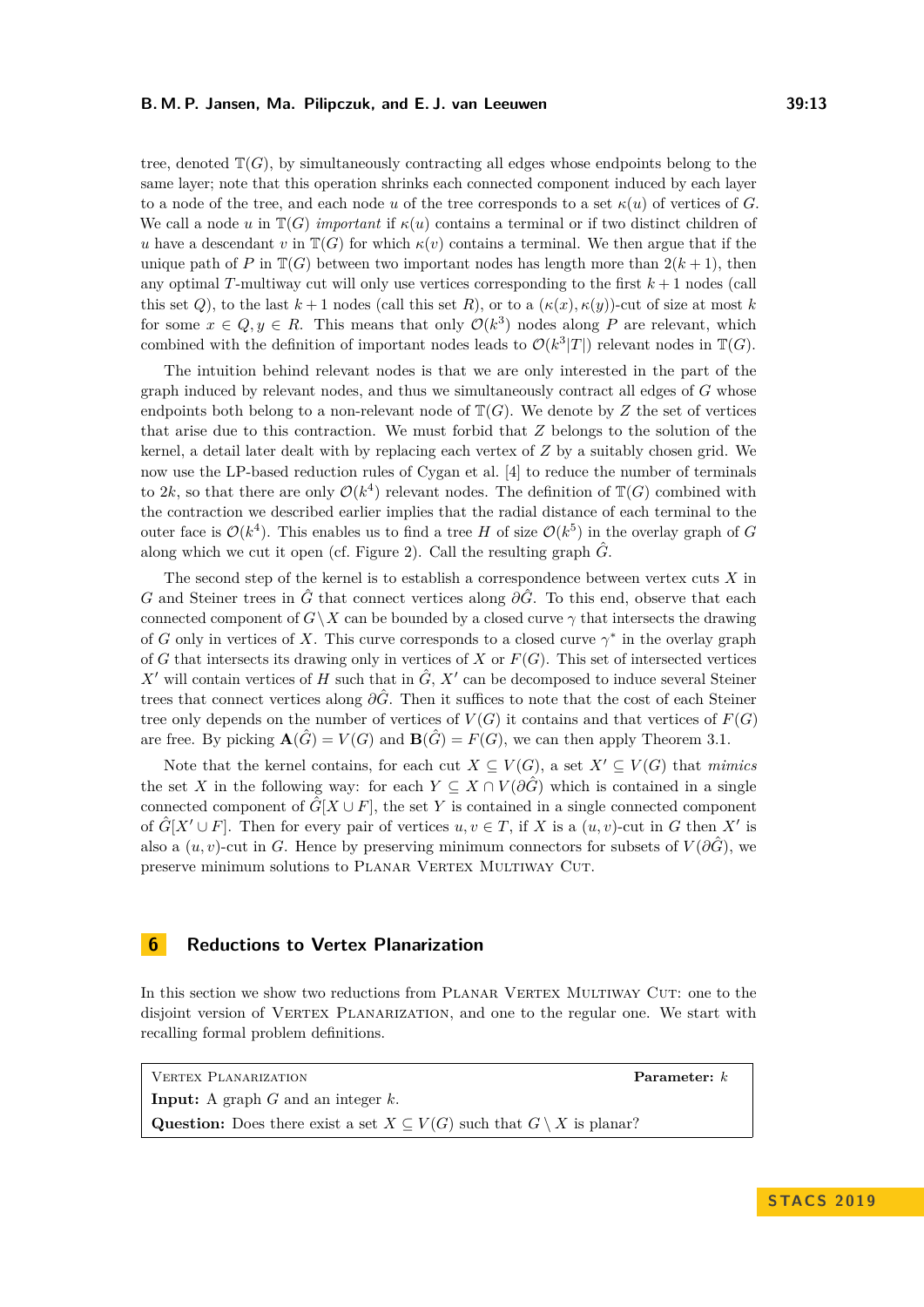#### <span id="page-13-2"></span>**39:14 A Deterministic Polynomial Kernel for Plane OCT and MwC**



**Figure 3** The graph  $H_0$  of Observation [6.1](#page-13-0) with the  $K_5$  minor model on the right.

<span id="page-13-3"></span>

**Figure 4** Embedding neighbors of a terminal (blue square) into a hole cut out in a large grid. Every neighbor of a terminal is connected to  $k + 1$  vertices of the grid  $(k + 1 = 4$  in the figure).

| DISJOINT VERTEX PLANARIZATION                                                                                         | <b>Parameter:</b> $k +  S $ |
|-----------------------------------------------------------------------------------------------------------------------|-----------------------------|
| <b>Input:</b> A graph G, a set $S \subseteq V(G)$ such that $G \setminus S$ is planar, and an integer k.              |                             |
| <b>Question:</b> Does there exist a set $X \subseteq V(G) \setminus S$ of size at most k such that $G \setminus X$ is |                             |
| planar?                                                                                                               |                             |

Lemma [6.2](#page-13-1) and [6.3](#page-14-0) below give polynomial-parameter transformations from PLANAR VERtex Multiway Cut to Disjoint Vertex Planarization and Vertex Planarization.

Both reductions rely on the same idea: if a VERTEX PLANARIZATION instance contains a large grid, the budget of *k* deletions is not able to effectively break it, and there is essentially only one way to embed it in the plane. If some parts of the graph are attached to vertices of the grid incident to faces far away from each other, a solution to VERTEX PLANARIZATION needs to separate such parts from each other. This allows to embed a PLANAR VERTEX Multiway Cut instance. Formally, we rely on the following observation (see Figure [3\)](#page-13-2).

<span id="page-13-0"></span> $\triangleright$  **Observation 6.1.** *Consider the following graph*  $H_0$ *: we start with*  $H_0$  *being a* 4  $\times$  4 *grid with vertices*  $x_{a,b}$ ,  $1 \leq a,b \leq 4$  *(i.e., the vertex*  $x_{a,b}$  *lies in a-th row and b-th column of the grid)* and then add an edge  $x_{2,2}x_{2,4}$  but delete edges  $x_{1,2}x_{2,2}$  and  $x_{1,4}x_{2,4}$ . Then  $H_0$  contains *a K*<sup>5</sup> *minor and is therefore not planar.*

<span id="page-13-1"></span> $\blacktriangleright$  **Lemma 6.2.** *Given a* PLANAR VERTEX MULTIWAY CUT *instance*  $(G, T, k)$ *, one can in linear time compute an equivalent* DISJOINT VERTEX PLANARIZATION *instance*  $(G', S, k)$ *with*  $|S| \leq 8|T|$ *.* 

**Proof.** If  $|T| \leq 1$ , then the input instance is trivial, and we can output  $G' = S = \emptyset$ . Otherwise, let  $T = \{t_1, t_2, \ldots, t_{|T|}\}$ . We start by constructing a  $4 \times 2|T|$  grid *H*. Denote  $S = V(H)$ ; note that  $|S| = 8|T|$  as promised. For  $1 \leq i \leq |T|$ , let  $x_i$  be the (2*i*)-th vertex in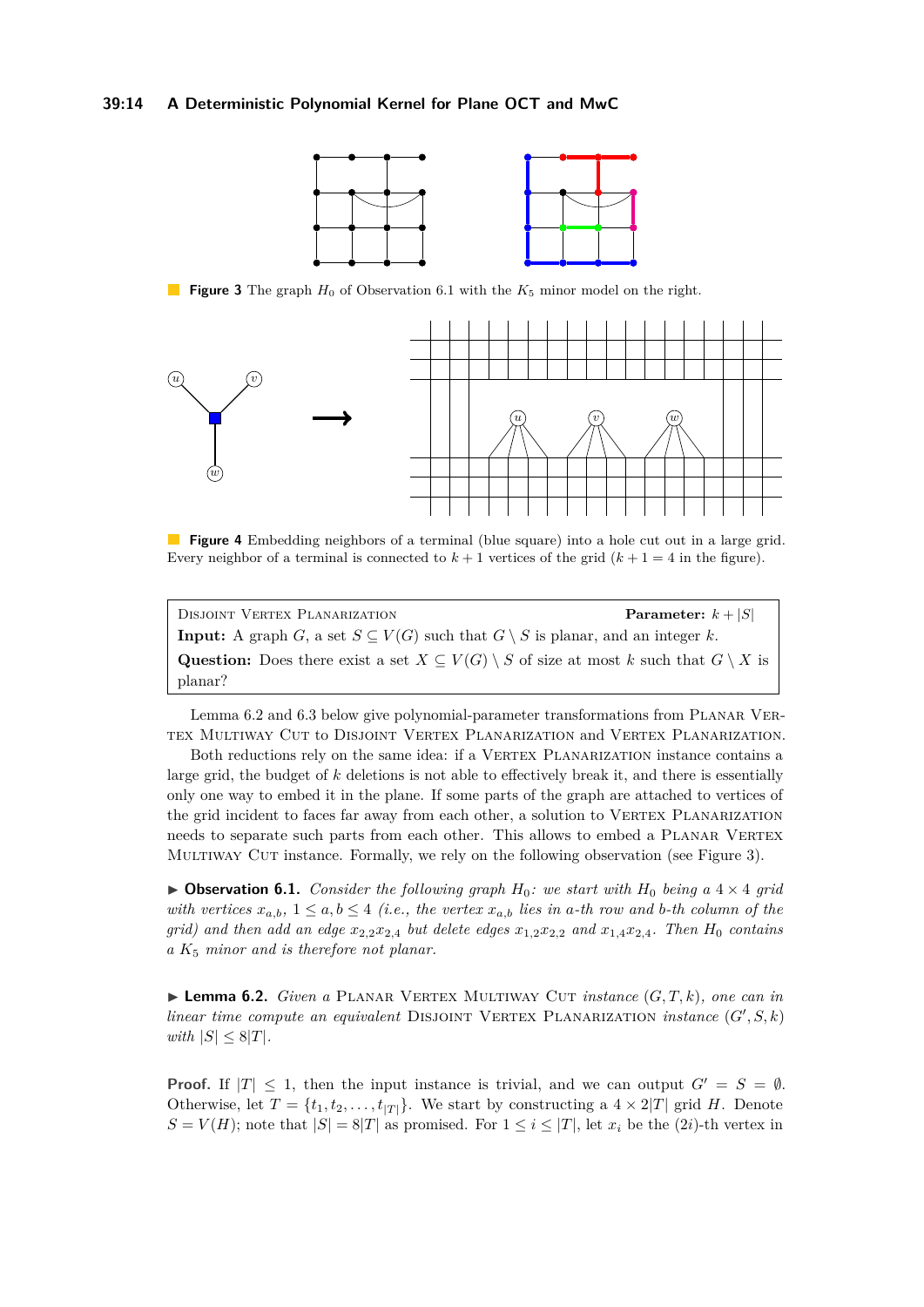the second row of *H*. We construct the graph  $G'$  from  $G \oplus H$  by identifying  $t_i$  with  $x_i$  for every  $1 \leq i \leq |T|$ . We claim that the resulting DISJOINT VERTEX PLANARIZATION instance  $(G', S, k)$  is equivalent to the input PLANAR VERTEX MULTIWAY CUT instance  $(G, T, k)$ . Note that  $V(G) \setminus T = V(G') \setminus S$ .

In one direction, let  $X \subseteq V(G) \setminus T$  be a solution to PLANAR VERTEX MULTIWAY CUT on  $(G, T, k)$ . We show that X is also a solution to DISJOINT VERTEX PLANARIZATION on  $(G', S, k)$  by showing a planar embedding of  $G' \setminus X$ . First, embed *H* in the natural way. Second, for every connected component *C* of  $G \setminus X$ , proceed as follows. If *C* contains a terminal  $t_i$ , then fix a planar embedding of  $C$  that keeps  $t_i$  incident to the infinite face, and embed *C* in one of the faces of *H* incident with *x<sup>i</sup>* . Otherwise, if *C* does not contain any terminal, embed *C* in the infinite face of *H*. Since every connected component *C* contains at most one terminal, this is a valid planar embedding of  $G' \setminus X$ .

In the other direction, let  $X \subseteq V(G') \setminus S$  be a solution to DISJOINT VERTEX PLANARIZA-TION on  $(G', S, k)$ . We claim that X is also a solution to PLANAR VERTEX MULTIWAY CUT on  $(G, T, k)$ . Assume the contrary; since  $|X| \leq k$  and  $X \subseteq V(G') \setminus S = V(G) \setminus T$  by assumption, we have two terminals  $t_i, t_j \in T$  and a  $t_i - t_j$  path *P* in  $G \setminus X$ . Consider the subgraph  $H \cup P$  of  $G' \setminus X$  and contract  $P$  to a single edge  $t_i t_j$ . Then, this minor of  $G' \setminus X$ contains  $H_0$  from Observation [6.1](#page-13-0) as a minor. By Observation [6.1,](#page-13-0)  $G' \setminus X$  contains  $K_5$  as a minor, contradicting its planarity.

<span id="page-14-0"></span> $\blacktriangleright$  **Lemma 6.3.** *Given a* PLANAR VERTEX MULTIWAY CUT *instance*  $(G, T, k)$ *, one can in polynomial time compute an equivalent* VERTEX PLANARIZATION *instance*  $(G', k)$  *with*  $|E(G')| + |V(G')| \leq \mathcal{O}(k(|E(G)| + |V(G)|)).$ 

**Proof.** We proceed as in the proof of Lemma [6.2,](#page-13-1) but we need to make *H* thicker in order not to allow any tampering.

If  $|T| \leq 1$ , then the input instance is trivial, and we can output  $G' = \emptyset$ . Similarly, we output a trivial no-instance if two terminals of *T* are adjacent. Otherwise, fix a planar embedding  $\phi$  of *G* and let  $T = \{t_1, t_2, \ldots, t_{|T|}\}$ . For every  $1 \leq i \leq |T|$ , let  $d_i$  be the degree of  $t_i$  in *G* and let  $v_i^1, \ldots, v_i^{d_i}$  be the neighbors of  $t_i$  in *G* in clockwise order around  $t_i$  in  $\phi$ . Let  $D = \sum_{i=1}^{|T|} d_i$ .

We define a graph *H* as follows. We start with *H* being a  $4(k+1) \times (D+|T|)(k+1)$ -grid with vertices  $x_{a,b}$ ,  $1 \le a \le 4(k+1)$ ,  $1 \le b \le (D+|T|)(k+1)$  (i.e., the vertex  $x_{a,b}$  lies in *a*-th row and *b*-th column). For every  $1 \leq i \leq |T|$ , let  $b_i^{\leftarrow} = (i + \sum_{j < i} d_j)(k + 1)$  and  $b_i^{\rightarrow} = b_i^{\leftarrow} + d_i(k+1)$ ; additionally, let  $b_0^{\rightarrow} = 0$ . For every  $1 \leq i \leq |T|$  and every  $b_i^{\leftarrow} < b \leq b_i^{\rightarrow}$ , we delete from *H* the edge  $x_{k+1,b}x_{k+2,b}$ ; see Figure [4.](#page-13-3)

We now define the graph *G'* as follows. We start with  $G' = H \oplus (G \setminus T)$ . Then, for every  $1 \leq i \leq |T|$  and every  $1 \leq j \leq d_i$ , we make  $v_i^j$  adjacent to  $x_{k+2,b}$  for every  $b_i^{\leftarrow} + (j-1)(k+1) < b \leq b_i^{\leftarrow} + j(k+1)$ . This finishes the construction of the VERTEX PLANARIZATION instance  $(G', k)$ . We now show that it is equivalent to PLANAR VERTEX MULTIWAY CUT on  $(G, T, k)$ .

In one direction, let X be a solution to PLANAR VERTEX MULTIWAY CUT on  $(G, T, k)$ . We show that *X* is also a solution to VERTEX PLANARIZATION on  $(G', k)$  by constructing a planar embedding of *G*<sup> $\prime$ </sup> \ *X*. First, we embed *H* naturally and for every  $1 \leq i \leq |T|$  let  $f_i$ be the face of the embedding that is incident with vertices  $x_{k+2,b}$  for every  $b_i^{\leftarrow} < b \leq b_i^{\rightarrow}$ . Then, for every connected component *C* of  $G \setminus X$  we proceed as follows. If *C* does not contain a terminal, then since  $X \cap T = \emptyset$ , component *C* contains no neighbors of terminals either; hence the vertices of  $C$  are not adjacent to  $H$  in  $G'$ . We embed  $C$  in the infinite face of  $H$ . Otherwise, assume that the only terminal of  $C$  is  $t_i$ . We take the embedding of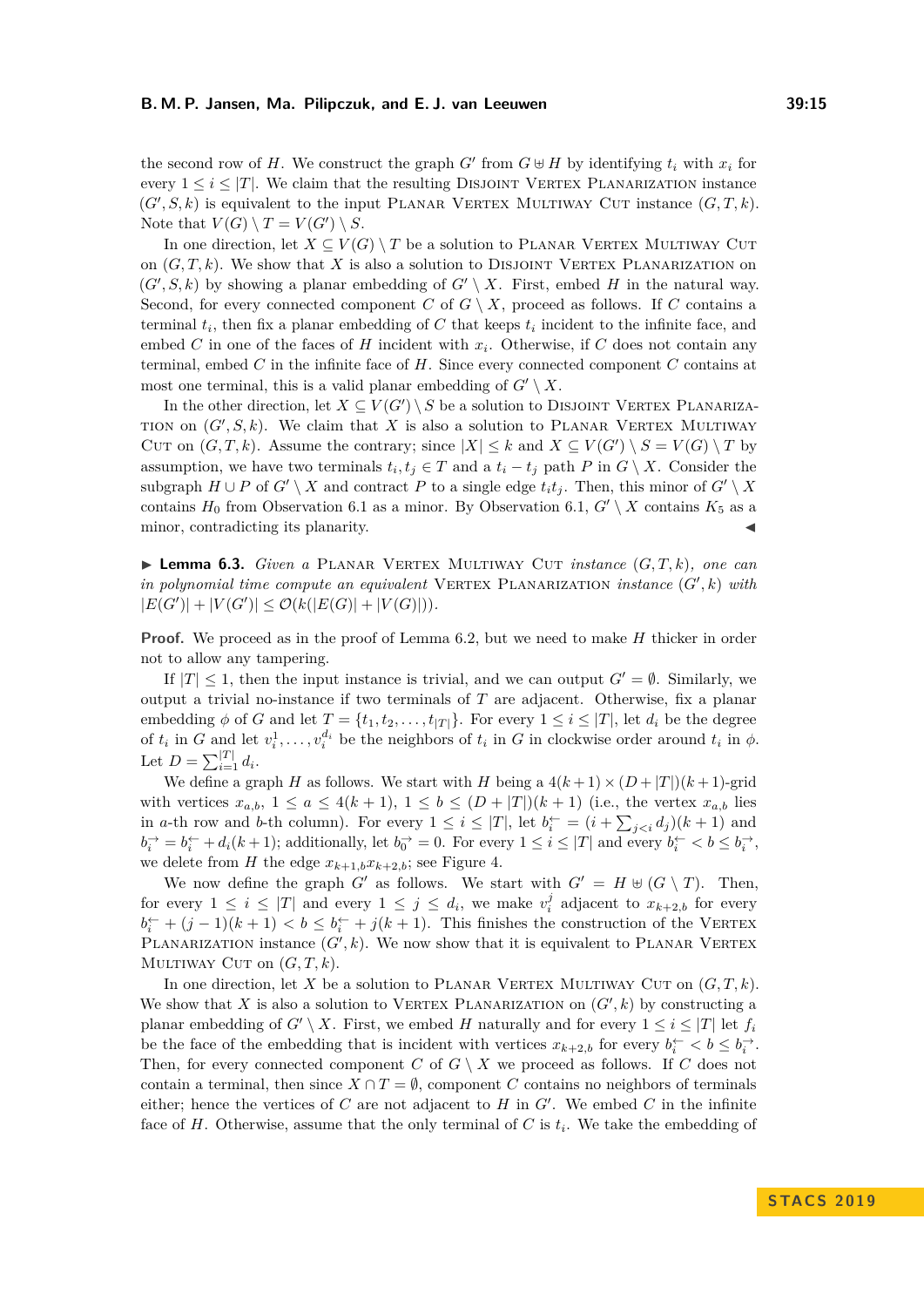#### **39:16 A Deterministic Polynomial Kernel for Plane OCT and MwC**

*C* induced by  $\phi$ , change the infinite face so that  $t_i$  is incident with the infinite face, and embed  $C \setminus t_i$  with the induced embedding into  $f_i$ . The fact that  $v_i^1, \ldots, v_i^{d_i}$  are embedded around  $t_i$  in  $\phi$  in this order allows us now to draw all edges between vertices of  $N_G(t_i)$  and  ${x_{k+2,b} | b_i \text{~} < b \le b_i \text{~}}$  in a planar fashion.

In the other direction, let  $X'$  be a solution to VERTEX PLANARIZATION on  $(G', k)$ . We claim that  $X := X' \cap (V(G) \setminus T)$  is a solution to PLANAR VERTEX MULTIWAY CUT on (*G,T,k*). If this is not the case, then there exist two terminals  $t_{i_1}, t_{i_2}, 1 \leq i_1 < i_2 \leq |T|$ and a path *P* from  $t_{i_1}$  to  $t_{i_2}$  in  $G \setminus X$ . Let  $v_{i_1}^{j_1}$  be the neighbor of  $t_{i_1}$  on *P* and  $v_{i_2}^{j_2}$  be the neighbor of  $t_{i_2}$  on *P*. Since  $|X'| \leq k$ , there exist:

- indices 1 ≤ *a*<sup>1</sup> ≤ *k* + 1, *k* + 2 ≤ *a*<sup>2</sup> ≤ 2*k* + 2, 2*k* + 3 ≤ *a*<sup>3</sup> ≤ 3*k* + 3, 3*k* + 4 ≤ *a*<sup>4</sup> ≤ 4*k* + 4  $\bar{a}$ such that no vertex of  $X'$  is in rows numbered  $a_1, a_2, a_3$ , nor  $a_4$  of  $H$ ;
- for every  $1 \leq i \leq |T|$ , an index  $b_{i-1}^{\rightarrow} < b_i \leq b_i^{\leftarrow}$  with no vertex of  $X'$  in the  $b_i$ -th column  $\overline{\phantom{a}}$ of *H*; and
- for every  $1 \leq i \leq |T|$  and every  $1 \leq j \leq d_i$  an index  $b_i^{\leftarrow} + (j-1)(k+1) < b_i^j \leq b_i^{\leftarrow} + j(k+1)$ with no vertex of  $X'$  in the  $b_i^j$ -th column of  $H$ .

We conclude by observing that the graph  $H_0$  from Observation [6.1](#page-13-0) is a minor of a subgraph of  $G' \setminus X$  induced by  $P$ , the  $a_1$ -th,  $a_2$ -th,  $a_3$ -th, and  $a_4$ -th rows of  $H$ , and columns of  $H$  with numbers  $b_{i_1}$ ,  $b_{i_1}^{j_1}$ ,  $b_{i_2}$ ,  $b_{i_2}^{j_2}$ . J

# **7 Conclusions**

We conclude with several open problems. First, the exponents in the polynomial bounds of our kernel sizes are enormous, similarly as for planar STEINER TREE [\[25\]](#page-17-2). Thus, we reiterate the question of reducing the bound of the main sparsification routine of [\[25\]](#page-17-2) to quadratic. Second, we hope that our tools can pave the way to a polynomial kernel for VERTEX PLANARIZATION, which remains an important open problem. Third, nothing is known about the kernelization of Multiway Cut parameterized above the LP lower bound [\[4\]](#page-15-5), even in the case of planar graphs and edge deletions.

#### **References**

- <span id="page-15-0"></span>**1** Hans L. Bodlaender, Rodney G. Downey, Michael R. Fellows, and Danny Hermelin. On problems without polynomial kernels. *J. Comput. Syst. Sci.*, 75(8):423–434, 2009. [doi:](http://dx.doi.org/10.1016/j.jcss.2009.04.001) [10.1016/j.jcss.2009.04.001](http://dx.doi.org/10.1016/j.jcss.2009.04.001).
- <span id="page-15-6"></span>**2** Hans L. Bodlaender, Stéphan Thomassé, and Anders Yeo. Kernel bounds for disjoint cycles and disjoint paths. *Theor. Comput. Sci.*, 412(35):4570–4578, 2011. [doi:10.1016/j.tcs.2011.](http://dx.doi.org/10.1016/j.tcs.2011.04.039) [04.039](http://dx.doi.org/10.1016/j.tcs.2011.04.039).
- <span id="page-15-3"></span>**3** Marek Cygan, Fedor V. Fomin, Lukasz Kowalik, Daniel Lokshtanov, Dániel Marx, Marcin Pilipczuk, Michal Pilipczuk, and Saket Saurabh. *Parameterized Algorithms*. Springer, 2015. [doi:10.1007/978-3-319-21275-3](http://dx.doi.org/10.1007/978-3-319-21275-3).
- <span id="page-15-5"></span>**4** Marek Cygan, Marcin Pilipczuk, Michal Pilipczuk, and Jakub Onufry Wojtaszczyk. On multiway cut parameterized above lower bounds. *TOCT*, 5(1):3:1–3:11, 2013. [doi:10.1145/](http://dx.doi.org/10.1145/2462896.2462899) [2462896.2462899](http://dx.doi.org/10.1145/2462896.2462899).
- <span id="page-15-1"></span>**5** Holger Dell and Dieter van Melkebeek. Satisfiability Allows No Nontrivial Sparsification unless the Polynomial-Time Hierarchy Collapses. *J. ACM*, 61(4):23:1–23:27, 2014. [doi:](http://dx.doi.org/10.1145/2629620) [10.1145/2629620](http://dx.doi.org/10.1145/2629620).
- <span id="page-15-4"></span>**6** Rodney G. Downey and Michael R. Fellows. *Fundamentals of Parameterized Complexity*. Texts in Computer Science. Springer, 2013. [doi:10.1007/978-1-4471-5559-1](http://dx.doi.org/10.1007/978-1-4471-5559-1).
- <span id="page-15-2"></span>**7** Andrew Drucker. New Limits to Classical and Quantum Instance Compression. *SIAM J. Comput.*, 44(5):1443–1479, 2015. [doi:10.1137/130927115](http://dx.doi.org/10.1137/130927115).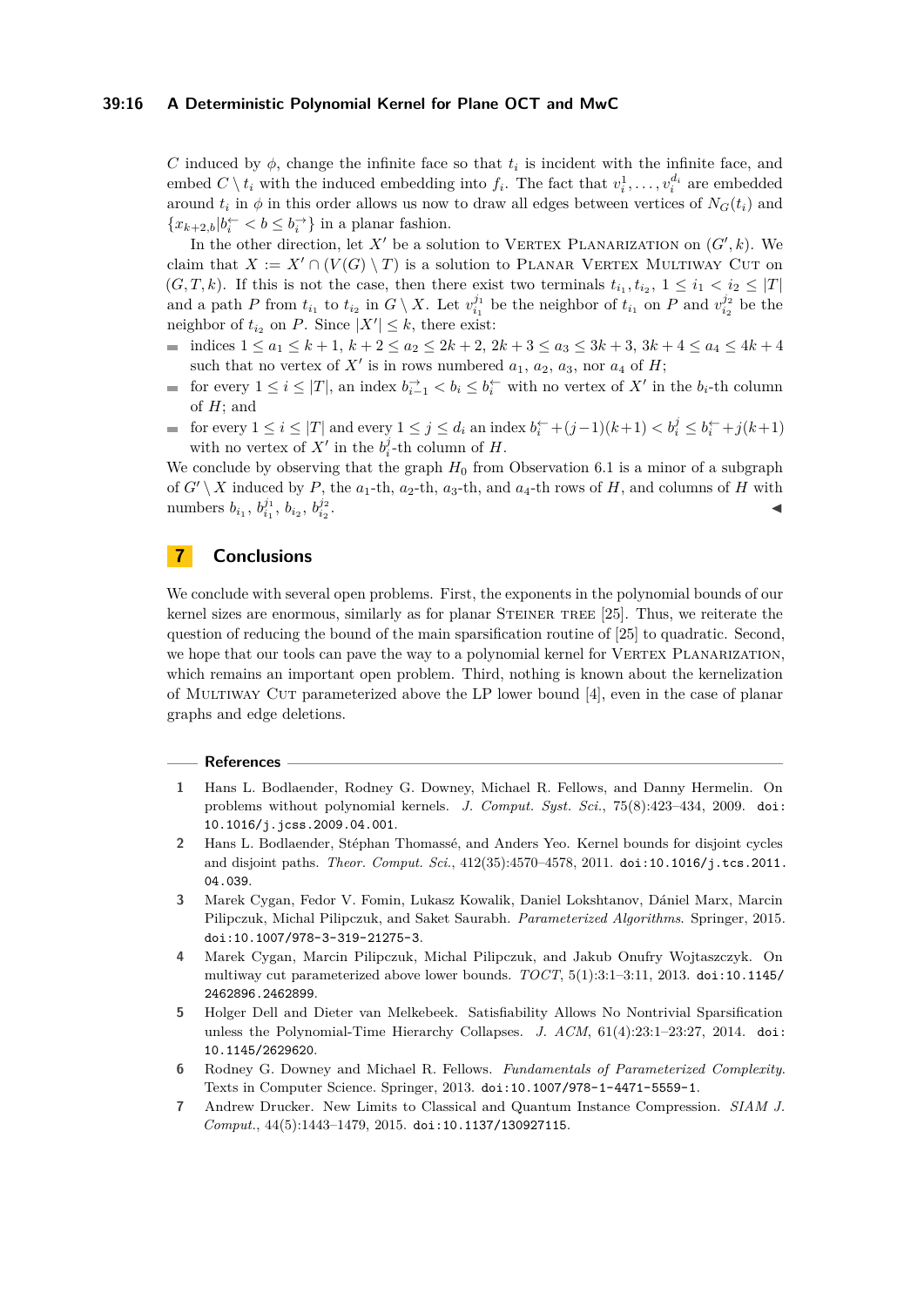#### **B. M. P. Jansen, Ma. Pilipczuk, and E. J. van Leeuwen 39:17**

- <span id="page-16-11"></span>**8** Samuel Fiorini, Nadia Hardy, Bruce Reed, and Adrian Vetta. Planar graph bipartization in linear time. *Discrete Applied Mathematics*, 156:1175–1180, 2008. [doi:10.1016/j.dam.2007.](http://dx.doi.org/10.1016/j.dam.2007.08.013) [08.013](http://dx.doi.org/10.1016/j.dam.2007.08.013).
- <span id="page-16-9"></span>**9** Fedor V. Fomin, Daniel Lokshtanov, Neeldhara Misra, and Saket Saurabh. Planar F-Deletion: Approximation, Kernelization and Optimal FPT Algorithms. In *53rd Annual IEEE Symposium on Foundations of Computer Science, FOCS 2012, New Brunswick, NJ, USA, October 20-23, 2012*, pages 470–479. IEEE Computer Society, 2012. [doi:10.1109/FOCS.2012.62](http://dx.doi.org/10.1109/FOCS.2012.62).
- <span id="page-16-1"></span>**10** Fedor V. Fomin, Daniel Lokshtanov, Saket Saurabh, and Dimitrios M. Thilikos. Bidimensionality and Kernels. In Moses Charikar, editor, *Proceedings of the Twenty-First Annual ACM-SIAM Symposium on Discrete Algorithms, SODA 2010, Austin, Texas, USA, January 17-19, 2010*, pages 503–510. SIAM, 2010. [doi:10.1137/1.9781611973075.43](http://dx.doi.org/10.1137/1.9781611973075.43).
- <span id="page-16-3"></span>**11** Lance Fortnow and Rahul Santhanam. Infeasibility of instance compression and succinct PCPs for NP. *J. Comput. Syst. Sci.*, 77(1):91–106, 2011. [doi:10.1016/j.jcss.2010.06.007](http://dx.doi.org/10.1016/j.jcss.2010.06.007).
- <span id="page-16-12"></span>**12** Naveen Garg, Vijay V. Vazirani, and Mihalis Yannakakis. Multiway cuts in node weighted graphs. *J. Algorithms*, 50(1):49–61, 2004. [doi:10.1016/S0196-6774\(03\)00111-1](http://dx.doi.org/10.1016/S0196-6774(03)00111-1).
- <span id="page-16-10"></span>**13** Archontia C. Giannopoulou, Bart M. P. Jansen, Daniel Lokshtanov, and Saket Saurabh. Uniform Kernelization Complexity of Hitting Forbidden Minors. *ACM Trans. Algorithms*, 13(3):35:1–35:35, 2017. [doi:10.1145/3029051](http://dx.doi.org/10.1145/3029051).
- <span id="page-16-13"></span>**14** Sylvain Guillemot. FPT algorithms for path-transversal and cycle-transversal problems. *Discrete Optimization*, 8(1):61–71, 2011. [doi:10.1016/j.disopt.2010.05.003](http://dx.doi.org/10.1016/j.disopt.2010.05.003).
- <span id="page-16-15"></span>**15** F. Hadlock. Finding a maximum cut of a planar graph in polynomial time. *SIAM Journal on Computing*, 4:221–225, 1975. [doi:10.1137/0204019](http://dx.doi.org/10.1137/0204019).
- <span id="page-16-14"></span>**16** Bart M. P. Jansen. Polynomial Kernels for Hard Problems on Disk Graphs. In *Proc. 12th SWAT*, volume 6139, pages 310–321. Springer, 2010. [doi:10.1007/978-3-642-13731-0\\_30](http://dx.doi.org/10.1007/978-3-642-13731-0_30).
- <span id="page-16-6"></span>**17** Bart M. P. Jansen, Daniel Lokshtanov, and Saket Saurabh. A Near-Optimal Planarization Algorithm. In Chandra Chekuri, editor, *Proceedings of the Twenty-Fifth Annual ACM-SIAM Symposium on Discrete Algorithms, SODA 2014, Portland, Oregon, USA, January 5-7, 2014*, pages 1802–1811. SIAM, 2014. [doi:10.1137/1.9781611973402.130](http://dx.doi.org/10.1137/1.9781611973402.130).
- <span id="page-16-0"></span>**18** Bart M. P. Jansen, Marcin Pilipczuk, and Erik Jan van Leeuwen. A deterministic polynomial kernel for Odd Cycle Transversal and Vertex Multiway Cut in planar graphs. *CoRR*, abs/1810.01136, 2018. [arXiv:1810.01136](http://arxiv.org/abs/1810.01136).
- <span id="page-16-7"></span>**19** Ken-ichi Kawarabayashi. Planarity Allowing Few Error Vertices in Linear Time. In *50th Annual IEEE Symposium on Foundations of Computer Science, FOCS 2009, October 25-27, 2009, Atlanta, Georgia, USA*, pages 639–648. IEEE Computer Society, 2009. [doi:10.1109/](http://dx.doi.org/10.1109/FOCS.2009.45) [FOCS.2009.45](http://dx.doi.org/10.1109/FOCS.2009.45).
- <span id="page-16-2"></span>**20** Stefan Kratsch and Magnus Wahlström. Representative Sets and Irrelevant Vertices: New Tools for Kernelization. In *53rd Annual IEEE Symposium on Foundations of Computer Science, FOCS 2012, New Brunswick, NJ, USA, October 20-23, 2012*, pages 450–459. IEEE Computer Society, 2012. [doi:10.1109/FOCS.2012.46](http://dx.doi.org/10.1109/FOCS.2012.46).
- <span id="page-16-5"></span>**21** Stefan Kratsch and Magnus Wahlström. Compression via Matroids: A Randomized Polynomial Kernel for Odd Cycle Transversal. *ACM Trans. Algorithms*, 10(4):20:1–20:15, 2014. [doi:](http://dx.doi.org/10.1145/2635810) [10.1145/2635810](http://dx.doi.org/10.1145/2635810).
- <span id="page-16-4"></span>**22** Daniel Lokshtanov, Neeldhara Misra, and Saket Saurabh. Kernelization - Preprocessing with a Guarantee. In Hans L. Bodlaender, Rod Downey, Fedor V. Fomin, and Dániel Marx, editors, *The Multivariate Algorithmic Revolution and Beyond - Essays Dedicated to Michael R. Fellows on the Occasion of His 60th Birthday*, volume 7370 of *Lecture Notes in Computer Science*, pages 129–161. Springer, 2012. [doi:10.1007/978-3-642-30891-8\\_10](http://dx.doi.org/10.1007/978-3-642-30891-8_10).
- <span id="page-16-8"></span>**23** Dániel Marx and Ildikó Schlotter. Obtaining a Planar Graph by Vertex Deletion. *Algorithmica*, 62(3-4):807–822, 2012. [doi:10.1007/s00453-010-9484-z](http://dx.doi.org/10.1007/s00453-010-9484-z).
- <span id="page-16-16"></span>**24** Marcin Pilipczuk, Michal Pilipczuk, Piotr Sankowski, and Erik Jan van Leeuwen. Network Sparsification for Steiner Problems on Planar and Bounded-Genus Graphs. *CoRR*, abs/1306.6593, 2013. [arXiv:1306.6593](http://arxiv.org/abs/1306.6593).